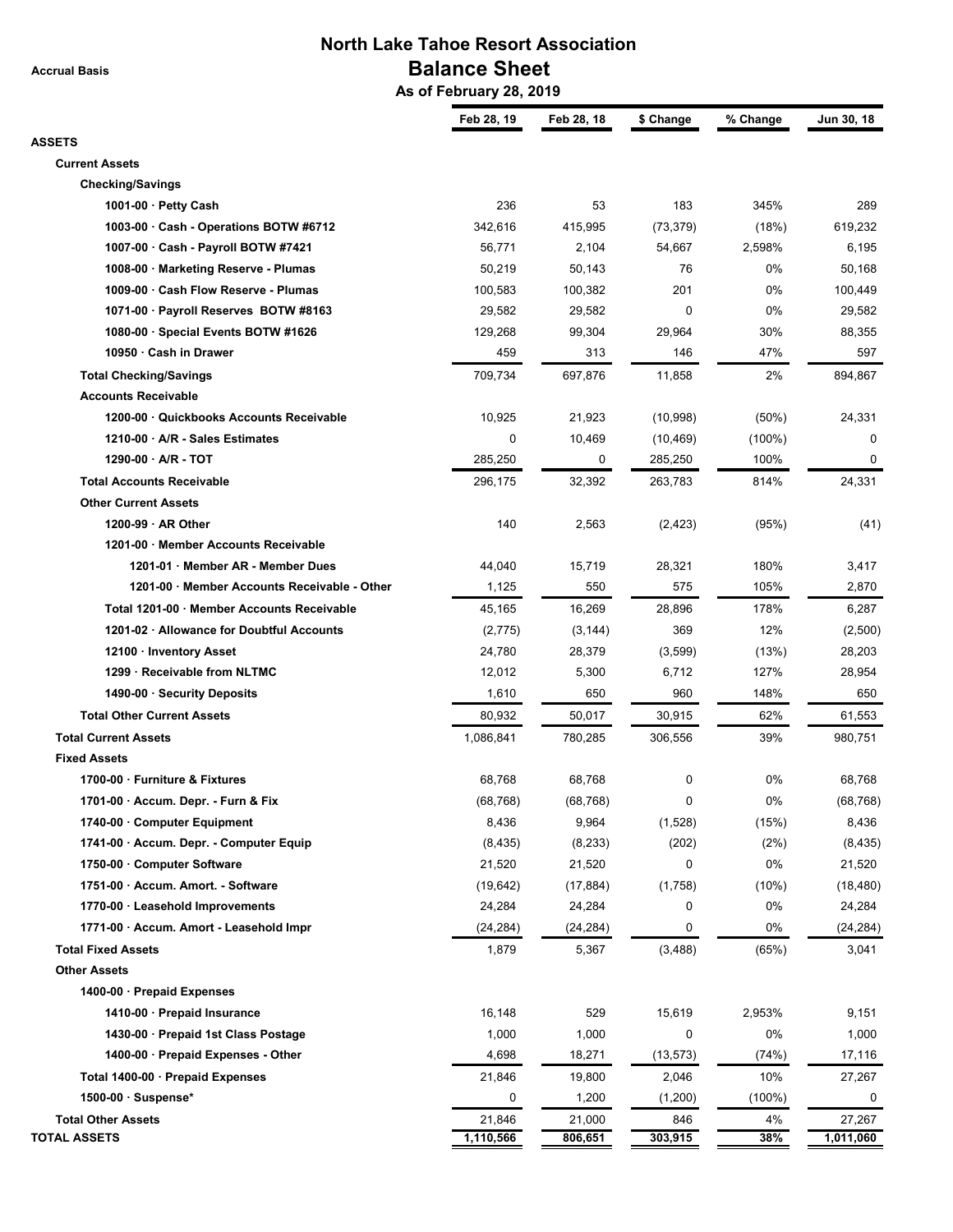**Accrual Basis**

## **North Lake Tahoe Resort Association Balance Sheet**

 **As of February 28, 2019**

|                                                 | Feb 28, 19 | Feb 28, 18 | \$ Change | % Change  | Jun 30, 18 |
|-------------------------------------------------|------------|------------|-----------|-----------|------------|
| <b>LIABILITIES &amp; EQUITY</b>                 |            |            |           |           |            |
| Liabilities                                     |            |            |           |           |            |
| <b>Current Liabilities</b>                      |            |            |           |           |            |
| <b>Accounts Payable</b>                         |            |            |           |           |            |
| 2000-00 · Accounts Payable                      | 48,822     | 22,719     | 26,103    | 115%      | 42,156     |
| 2001-00 · Credit Card Payable                   | 0          | 466        | (466)     | $(100\%)$ | 0          |
| <b>Total Accounts Payable</b>                   | 48,822     | 23,185     | 25,637    | 111%      | 0          |
| <b>Credit Cards</b>                             |            |            |           |           |            |
| 2080-00 · Bank of the West - Master Cards       |            |            |           |           |            |
| 2080-02 · MC_6765_Jason                         | 0          | 15         | (15)      | $(100\%)$ | 15         |
| 2080-04 · MC_5968_Ronald                        | 0          | 0          | 0         | 0%        | 126        |
| 2080-05 · MC_2107_Greg                          | 0          | 215        | (215)     | $(100\%)$ | 0          |
| 2080-06 · MC_5288_Emily                         | 0          | 1,608      | (1,608)   | $(100\%)$ | 0          |
| 2080-10 · MC_9495_AI                            | 0          | 3,824      | (3,824)   | $(100\%)$ | 180        |
| 2080-11 · MC_3978_Amber                         | 0          | 950        | (950)     | $(100\%)$ | 3,070      |
| 2080-12 · MC_3960_Natalie                       | 0          | 1,080      | (1,080)   | $(100\%)$ | 0          |
| 2080-13 · MC_6903_Cindy                         | 0          | 717        | (717)     | $(100\%)$ | 2,430      |
| 2080-14 · MC_6193_Daphne                        | 0          | 1,188      | (1, 188)  | $(100\%)$ | 83         |
| Total 2080-00 · Bank of the West - Master Cards | 0          | 9,597      | (9, 597)  | $(100\%)$ | 5,904      |
| <b>Total Credit Cards</b>                       | 0          | 9,597      | (9, 597)  | $(100\%)$ | 5,904      |
| <b>Other Current Liabilities</b>                |            |            |           |           |            |
| 21000 · Salaries/Wages/Payroll Liabilit         |            |            |           |           |            |
| 2100-00 · Salaries / Wages Payable              | 32,362     | 38,973     | (6,611)   | (17%)     | 36,870     |
| 2101-00 · Incentive Payable                     | 59,760     | 64,342     | (4, 582)  | (7%)      | 43,384     |
| 2102-00 · Commissions Payable                   | 1,654      | 5,935      | (4,281)   | (72%)     | 4,698      |
| 2120-00 · Empl. Federal Tax Payable             | 14,367     | 3,118      | 11,249    | 361%      | 3,072      |
| 2175-00 · 401 (k) Plan                          | 6,315      | 1,559      | 4,756     | 305%      | 1,157      |
| 2180-00 · Estimated PTO Liability               | 49,004     | 74,725     | (25, 721) | (34%)     | 49,004     |
| Total 21000 · Salaries/Wages/Payroll Liabilit   | 163,462    | 188,652    | (25, 190) | (13%)     | 138,185    |
| 2190-00 · Sales and Use Tax Payable             |            |            |           |           |            |
| 2195-00 · Use Tax Payable                       | 16         | 0          | 16        | 100%      | 853        |
| 25500 · * Sales Tax Payable                     | 348        | 395        | (47)      | (12%)     | 1,941      |
| Total 2190-00 · Sales and Use Tax Payable       | 364        | 395        | (31)      | (8%)      | 2,794      |
| 2250-00 · Accrued Expenses                      | 339        | 3,199      | (2,860)   | (89%)     | 49,521     |
| 2400-42 · Marketing Co-op                       | 0          | 0          | 0         | 0%        | 67,000     |
| 2400-60 · Deferred Revenue- Member Dues         | 90,518     | 58,090     | 32,428    | 56%       | 56,979     |
| 2500-00 · Deferred Revenue - TMBC               | 930        | 1,207      | (277)     | (23%)     | 535        |
| 2650-00 · Deferred Rev - Events                 | 450        | 0          | 450       | 100%      | 0          |
| 2651-00 · Deferred Rev - Conference             | 1,467      | 3,667      | (2,200)   | $(60\%)$  | 0          |
| 2700-00 · Deferred Rev. County                  | 350,305    | 0          | 350,305   | 100%      | 0          |
| 2800-00 · Suspense                              | 4,137      | (1,697)    | 5,834     | 344%      | 4,202      |
| 2900-00 · Due To/From County of Placer          | 0          | 8,097      | (8,097)   | $(100\%)$ | 229,432    |
| <b>Total Other Current Liabilities</b>          | 611,972    | 261,610    | 350,362   | 134%      | 548,648    |
| <b>Total Current Liabilities</b>                | 660,794    | 294,392    | 366,402   | 124%      | 596,708    |
| <b>Total Liabilities</b>                        | 660,794    | 294,392    | 366,402   | 124%      | 596,708    |
| <b>Equity</b>                                   |            |            |           |           |            |
| 32000 · Unrestricted Net Assets                 |            |            |           |           |            |
|                                                 | (11,669)   | (8, 754)   | (2, 915)  | (33%)     | (6, 430)   |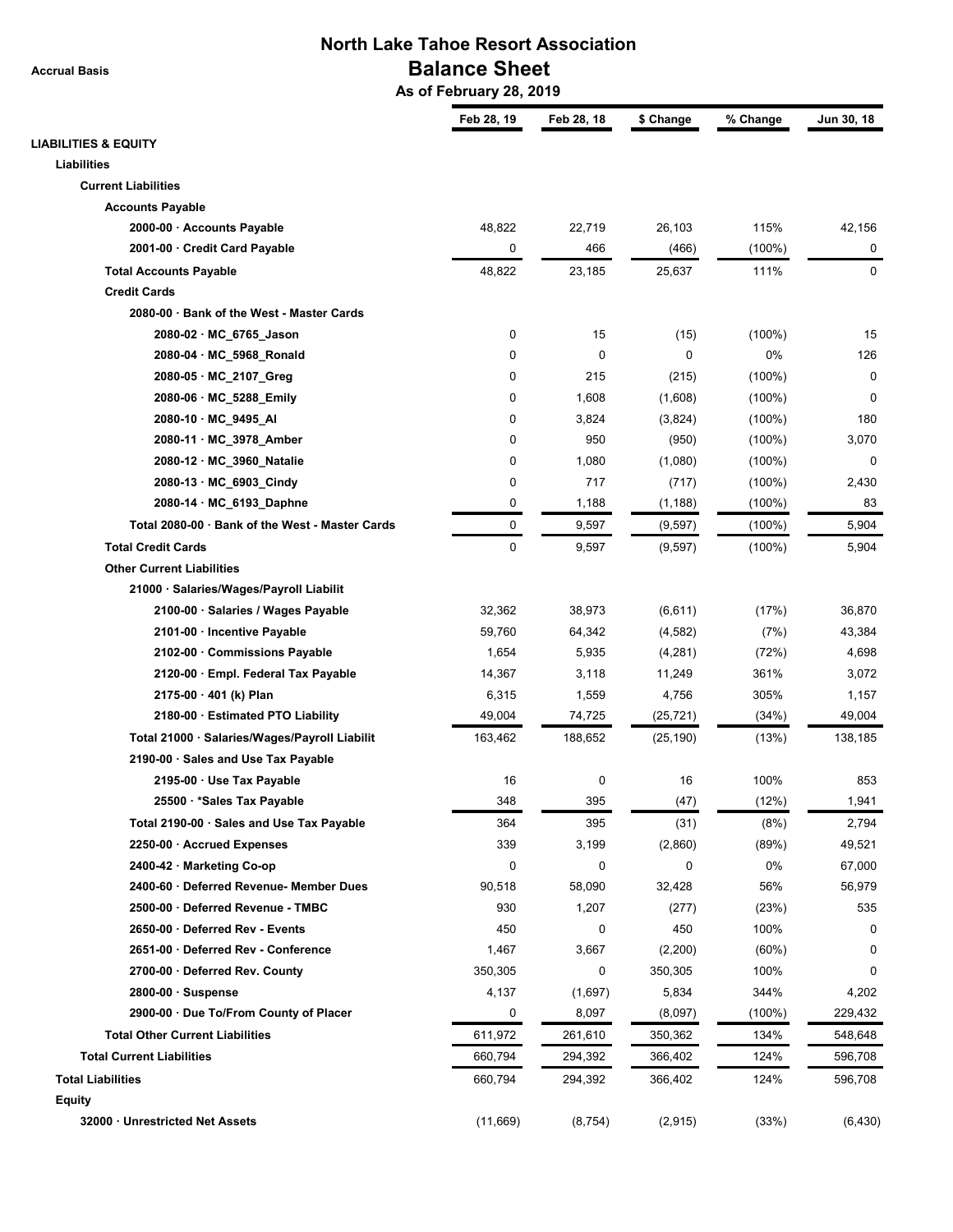**Accrual Basis**

# **North Lake Tahoe Resort Association Balance Sheet**

 **As of February 28, 2019**

|                                        | Feb 28, 19 | Feb 28, 18 | \$ Change | % Change | Jun 30, 18 |
|----------------------------------------|------------|------------|-----------|----------|------------|
| 3300-11 · Designated Marketing Reserve | 275.755    | 256.830    | 18.925    | 7%       | 275.755    |
| 3301 · Cash Flow Reserve               | 100.248    | 100.048    | 200       | 0%       | 100.248    |
| 3302 · Marketing Cash Reserve          | 50.018     | 50.018     |           | 0%       | 50.018     |
| Net Income                             | 35,419     | 114,115    | (78, 696) | (69%)    | (5,239)    |
| <b>Total Equity</b>                    | 449.771    | 512.257    | (62, 486) | (12%)    | 414.352    |
| <b>TOTAL LIABILITIES &amp; EQUITY</b>  | 1,110,566  | 806.651    | 303.915   | 38%      | 1,011,060  |
|                                        |            |            |           |          |            |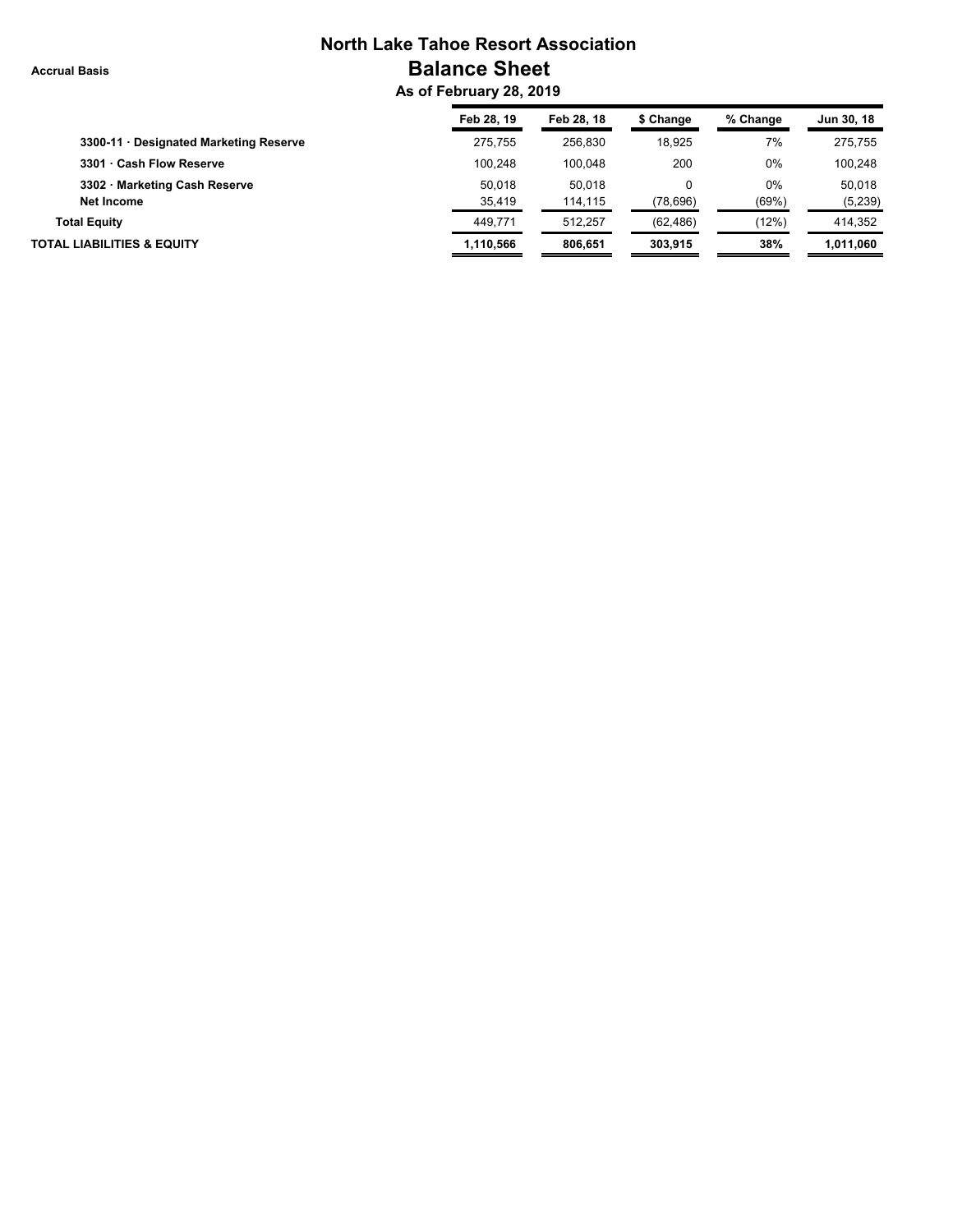## North Lake Tahoe Resort Association Profit & Loss Accrual Basis **Accrual Basis July 2018 through February 2019**

|                                                                          | Jul '18 - Feb 19 | Jul '17 - Feb 18 | \$ Change          | % Change         |
|--------------------------------------------------------------------------|------------------|------------------|--------------------|------------------|
| <b>Ordinary Income/Expense</b>                                           |                  |                  |                    |                  |
| <b>Income</b>                                                            |                  |                  |                    |                  |
| 4050-00 County of Placer TOT Funding                                     | 2,427,085        | 2,542,875        | $-115,790$         | -5%              |
| 4200-00 · Membership Dues Revenue                                        | 90,144           | 89,006           | 1,139              | 1%               |
| 4201-00 New Member Fees                                                  | $\Omega$         | 75               | $-75$              | $-100%$          |
| 4205-00 Conference Dues                                                  | 5,362            | 7,333            | $-1,971$           | $-27%$           |
| 4250-00 · Revenues-Membership Activities                                 |                  |                  |                    |                  |
| 4250-02 · Chamber Events                                                 | 1,684<br>2,622   | 89<br>3,409      | 1,594<br>$-787$    | 1,784%<br>$-23%$ |
| 4250-03 · Summer/Winter Rec Luncheon<br>4251-00 · Tues AM Breakfast Club |                  |                  |                    |                  |
| 4251-01 · Tues AM Breakfast Club Sponsors                                | 2,000            | 500              | 1,500              | 300%             |
| 4251-00 Tues AM Breakfast Club - Other                                   | 3.677            | 2.758            | 920                | 33%              |
| Total 4251-00 Tues AM Breakfast Club                                     | 5,677            | 3,258            | 2,420              | 74%              |
| 4250-00 · Revenues-Membership Activities - Other                         | 3,708            | 1,195            | 2,513              | 210%             |
| Total 4250-00 · Revenues-Membership Activities                           | 13,692           | 7,951            | 5,740              | 72%              |
|                                                                          |                  |                  |                    |                  |
| 4252-00 · Sponsorships                                                   | 600              | 1,000            | $-400$             | -40%             |
| 4253-00 Revenue- Other                                                   | 6                | 0                | 6                  | 100%             |
| 4350-00 · Special Events (Marketing)                                     | $\mathbf 0$      | 77,628           | $-77,628$          | $-100%$          |
| 4600-00 Commissions                                                      | 8,417            | 1,859            |                    | 353%             |
| 4601-00 Commissions - South Shore<br>4600-00 Commissions - Other         | 30,537           | 48,436           | 6,558<br>$-17,899$ | $-37%$           |
|                                                                          |                  |                  |                    |                  |
| Total 4600-00 · Commissions                                              | 38,954           | 50,295           | $-11,341$          | $-23%$           |
| 46000 Merchandise Sales                                                  |                  |                  |                    |                  |
| 4502-00 Non-Retail VIC income                                            | 2,959            | 8,192            | $-5,233$           | -64%             |
| 46000 · Merchandise Sales - Other                                        | 70,458           | 58,128           | 12,330             | 21%              |
| Total 46000 Merchandise Sales                                            | 73,417           | 66,320           | 7,097              | 11%              |
| 4720-00 Miscellaneous                                                    | 0                | 15               | $-15$              | $-100%$          |
| <b>Total Income</b>                                                      | 2,649,261        | 2,842,498        | $-193,237$         | $-7%$            |
| <b>Gross Profit</b>                                                      | 2,649,261        | 2,842,498        | $-193,237$         | $-7%$            |
| <b>Expense</b>                                                           |                  |                  |                    |                  |
| 5000-00 · Salaries & Wages                                               |                  |                  |                    |                  |
| 5010-00 · Sales Commissions                                              | 12,919           | 7,920            | 4,998              | 63%              |
| 5020-00 · P/R - Tax Expense                                              | 56,334           | 62,745           | $-6,412$           | -10%             |
| 5030-00 · P/R - Health Insurance Expense                                 | 82,950           | 66,290           | 16,660             | 25%              |
| 5040-00 · P/R - Workmans Comp                                            | 4,428            | 7,791            | $-3,363$           | -43%             |
| 5060-00 $\cdot$ 401 (k)                                                  | 23,534           | 23,440           | 94                 | 0%               |
| 5070-00 · Other Benefits and Expenses                                    | 2,894            | 3,626            | $-733$             | $-20%$           |
| 5000-00 · Salaries & Wages - Other                                       | 700,796          | 689,948          | 10,848             | 2%               |
| Total 5000-00 · Salaries & Wages                                         | 883,855          | 861,761          | 22,093             | 3%               |
| 5100-00 Rent                                                             |                  |                  |                    |                  |
| 5110-00 Utilities                                                        | 8,207            | 7,527            | 679                | 9%               |
| 5140-00 Repairs & Maintenance                                            | 11,948           | 2,714            | 9,235              | 340%             |
| 5150-00 Office - Cleaning                                                | 4,090            | 5,480            | $-1,390$           | $-25%$           |
| 5100-00 Rent - Other                                                     | 102,332          | 99,726           | 2,606              | 3%               |
| Total 5100-00 · Rent                                                     | 126,577          | 115,447          | 11,130             | 10%              |
|                                                                          |                  |                  |                    |                  |
| 5310-00 · Telephone                                                      |                  |                  |                    |                  |
| 5320-00 · Telephone                                                      | 18,348           | 19,040           | $-691$             | -4%              |
| 5350-00 · Internet                                                       | 25               | 25               | 0                  | 0%               |
| Total 5310-00 · Telephone                                                | 18,373           | 19,065           | $-691$             | -4%              |
| 5420-00 Mail - USPS                                                      |                  |                  |                    |                  |
| 5480-00 Mail - Fed Ex                                                    | 84               | 121              | $-37$              | $-31%$           |
| 5420-00 Mail - USPS - Other                                              | 1,525            | 2,544            | $-1,019$           | $-40%$           |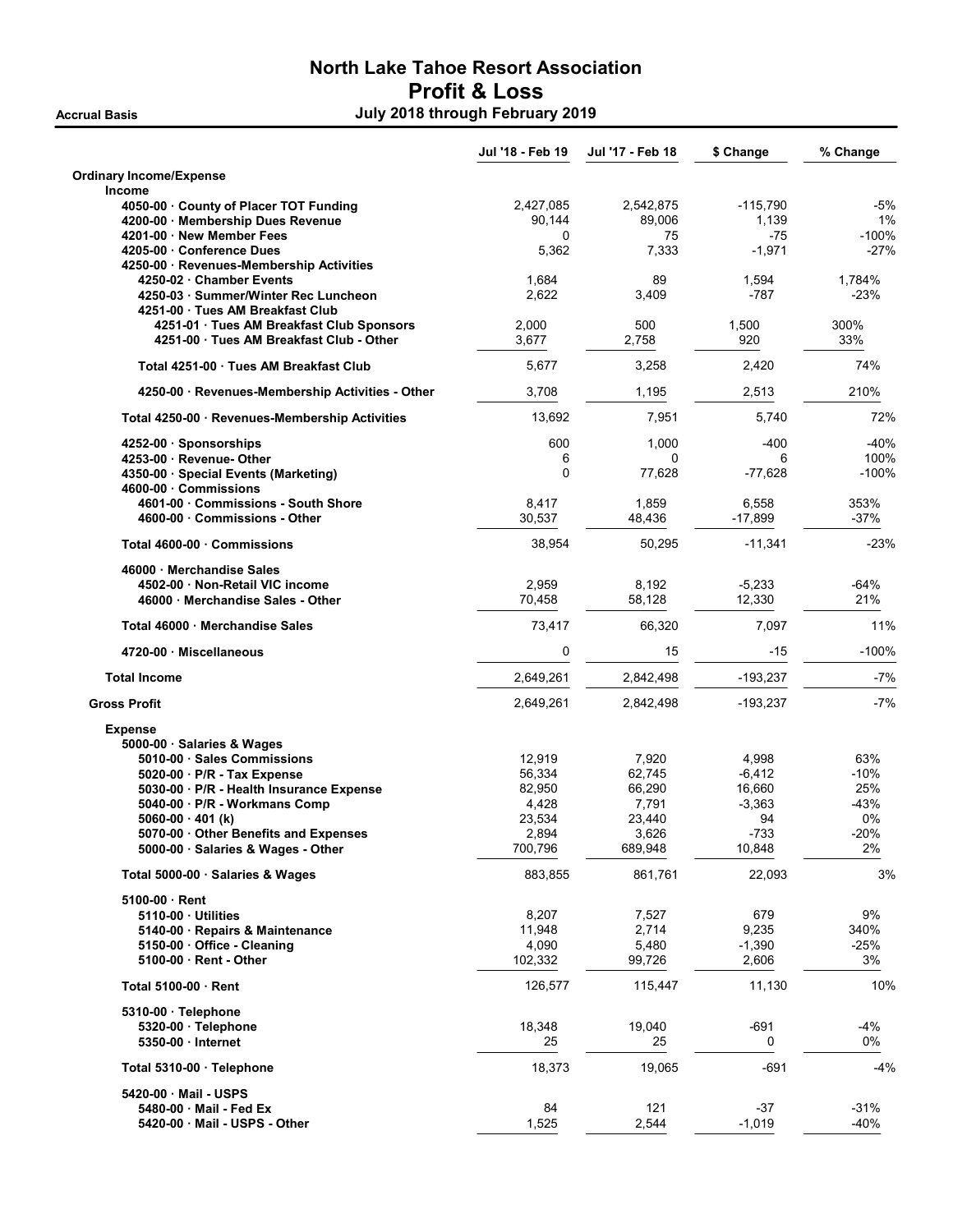## North Lake Tahoe Resort Association Profit & Loss Accrual Basis **Accrual Basis July 2018 through February 2019**

|                                                                                                   | Jul '18 - Feb 19 | Jul '17 - Feb 18 | \$ Change           | % Change         |
|---------------------------------------------------------------------------------------------------|------------------|------------------|---------------------|------------------|
| Total 5420-00 Mail - USPS                                                                         | 1,609            | 2,664            | $-1,056$            | $-40%$           |
| 5510-00 · Insurance/Bonding<br>$5520-00 \cdot$ Supplies                                           | 4,848            | 6,721            | $-1,873$            | $-28%$           |
| 5525-00 · Supplies- Computer <\$1000<br>5520-00 · Supplies - Other                                | 4,466<br>9,683   | 1,265<br>10.660  | 3,201<br>-977       | 253%<br>-9%      |
| Total 5520-00 · Supplies                                                                          | 14,149           | 11,925           | 2,224               | 19%              |
| 5610-00 Depreciation                                                                              | 1,161            | 1,747            | $-586$              | $-34%$           |
| 5700-00 · Equipment Support & Maintenance                                                         | 2,684            | 7,841            | $-5,157$            | -66%             |
| 5710-00 · Taxes, Licenses & Fees                                                                  | 6,912            | 8,223            | $-1,310$            | $-16%$           |
| 5740-00 · Equipment Rental/Leasing                                                                | 9,877            | 10,655           | $-778$              | $-7%$            |
| 5800-00 · Training Seminars                                                                       | 7,747            | 4,461            | 3,286               | 74%              |
| 5815 · Training Video Series<br>5830-00 Commission Due to Third Party                             | 0<br>0           | 1,058<br>765     | $-1,058$<br>$-765$  | -100%<br>-100%   |
| 5850-00 Artist of Month - Commissions                                                             | 2,413            | 3,587            | $-1,175$            | $-33%$           |
| 5900-00 Professional Fees                                                                         |                  |                  |                     |                  |
| 5910-00 · Professional Fees - Attorneys                                                           | 960              | 8,340            | $-7,380$            | $-89%$           |
| 5920-00 Professional Fees - Accountant                                                            | 21,000           | 17,381           | 3,619               | 21%              |
| 5921-00 Professional Fees - Other                                                                 | 6,610            | 43,969           | $-37,359$           | -85%             |
| Total 5900-00 · Professional Fees                                                                 | 28,570           | 69,690           | $-41,120$           | $-59%$           |
| 5940-00 · Research & Planning Membership<br>5941-00 · Research & Planning<br>$6020-00$ · Programs | 0<br>18,720      | 3,000<br>2,266   | $-3,000$<br>16,454  | -100%<br>726%    |
| 6016-00 · Special Event Partnership<br>6018-00 Business Assoc. Grants                             | 10,500<br>0      | 0<br>10.000      | 10,500<br>$-10,000$ | 100%<br>$-100\%$ |
| Total 6020-00 · Programs                                                                          | 10,500           | 10,000           | 500                 | 5%               |
| 6420-00 Events                                                                                    |                  |                  |                     |                  |
| 6420-01 Sponsorships                                                                              |                  |                  |                     |                  |
| 6023-00 Autumn Food & Wine                                                                        | 34,278           | 114,772          | $-80,494$           | -70%             |
| 6421-01 · 4th of July Fireworks                                                                   | 20,000           | 10,000           | 10,000              | 100%             |
| 6421-04 · Broken Arrow Skyrace                                                                    | 20,000           | 15,000           | 5,000               | 33%              |
| $6421-06$ · Spartan                                                                               | 254,000          | 254,000          | 0                   | 0%               |
| 6421-08 · Tough Mudder                                                                            | 8,000            | $\Omega$         | 8,000               | 100%             |
| 6421-09 Wanderlust                                                                                | 30,000           | 34,043           | $-4,043$            | $-12%$           |
| 6421-10 · WinterWonderGrass - Tahoe                                                               | 47               | 15,000           | $-14,953$           | $-100%$          |
| 6421-16 · Mountain Travel Symposium                                                               | 5,000            | 0                | 5,000               | 100%             |
| Total 6420-01 · Sponsorships                                                                      | 371,325          | 442,815          | $-71,490$           | $-16%$           |
| 6421-00 New Event Development<br>6422-00 · Event Media                                            | 800              | 12,156           | $-11,356$           | $-93%$           |
| 6422-03 · Human Powered Sports Campaign                                                           | 0                | 74               | $-74$               | $-100%$          |
| Total 6422-00 · Event Media                                                                       | 0                | 74               | $-74$               | $-100%$          |
| 6424-00 Event Operation Expenses                                                                  | 2,514            | 98               | 2,416               | 2,464%           |
| Total 6420-00 · Events                                                                            | 374,639          | 455,142          | $-80,503$           | $-18%$           |
| 6423-00 · Membership Activities                                                                   |                  |                  |                     |                  |
| 6435-00 · Shop Local Event                                                                        | 0                | 295              | -295                | -100%            |
| 6436-00 Membership - Wnt/Sum Rec Lunch                                                            | 3,469            | 3,081            | 388                 | 13%              |
| 6437-00 · Tuesday Morning Breakfast Club                                                          | 2,550            | 2,997            | -447                | $-15%$           |
| 6441-00 · Membership - Miscellaneous Exp<br>6442-00 Public Relations/Website                      | 60<br>7,637      | 10<br>2,272      | 50<br>5,364         | 497%<br>236%     |
| 6444-00 Trades                                                                                    | 0                | 1,140            | $-1,140$            | $-100%$          |
| 6423-00 · Membership Activities - Other                                                           | 5,585            | 405              | 5,180               | 1,279%           |
| Total 6423-00 · Membership Activities                                                             | 19,300           | 10,200           | 9,100               | 89%              |
| 6490-00 Classified Ads                                                                            | 0                | 50               | -50                 | -100%            |
| 6701-00 · Market Study Reports/Research                                                           | 0                | 808              | -808                | $-100%$          |
| 6730-00 · Marketing Cooperative/Media                                                             | 973,219          | 1,021,106        | $-47,887$           | -5%              |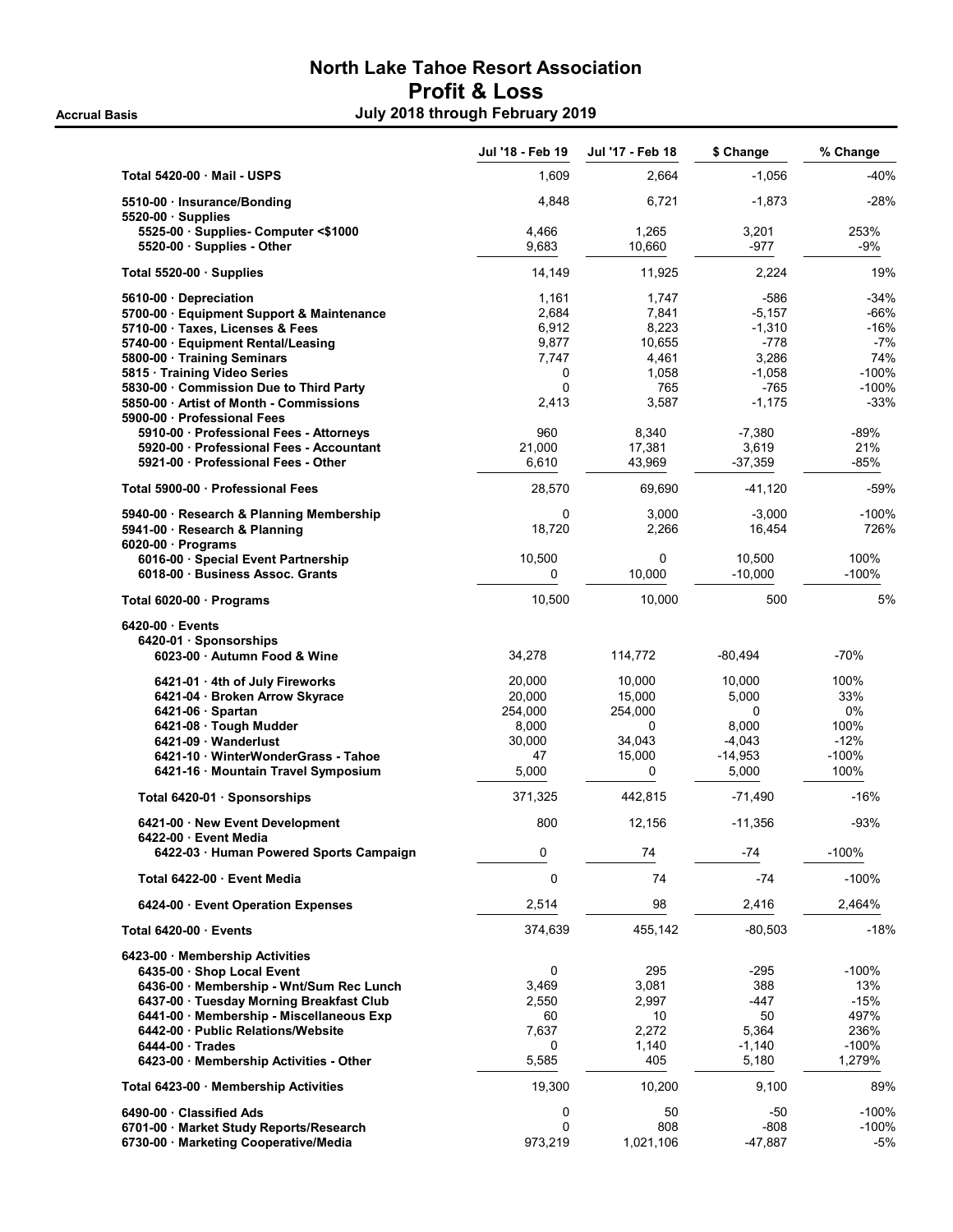## North Lake Tahoe Resort Association Profit & Loss Accrual Basis **Accrual Basis July 2018 through February 2019**

| 6740-00 Media/Collateral/Production<br>6742-00 · Non-NLT Co-Op Marketing Program<br>6743-00 · BACC Marketing Programs<br>6743-01 · Shop Local<br>6743-03 · Touch Lake Tahoe<br>6743-05 Peak Your Adventure<br>Total 6743-00 · BACC Marketing Programs | 1,278<br>22,948<br>7,132<br>4,500<br>1,000 | 0<br>8,141<br>8,392 | 1,278<br>14,807 | 100%<br>182% |
|-------------------------------------------------------------------------------------------------------------------------------------------------------------------------------------------------------------------------------------------------------|--------------------------------------------|---------------------|-----------------|--------------|
|                                                                                                                                                                                                                                                       |                                            |                     |                 |              |
|                                                                                                                                                                                                                                                       |                                            |                     |                 |              |
|                                                                                                                                                                                                                                                       |                                            |                     |                 |              |
|                                                                                                                                                                                                                                                       |                                            |                     | $-1,260$        | $-15%$       |
|                                                                                                                                                                                                                                                       |                                            | 10,493              | $-5,993$        | $-57%$       |
|                                                                                                                                                                                                                                                       |                                            | 0                   | 1,000           | 100%         |
|                                                                                                                                                                                                                                                       | 12,632                                     | 18,885              | $-6,253$        | $-33%$       |
| 7500-00 · Trade Shows/Travel                                                                                                                                                                                                                          | 372                                        | 0                   | 372             | 100%         |
| 8100-00 Cost of Goods Sold                                                                                                                                                                                                                            |                                            |                     |                 |              |
| 51100 Freight and Shipping Costs                                                                                                                                                                                                                      | 943                                        | 948                 | -5              | $-1%$        |
| 52500 Purchase Discounts                                                                                                                                                                                                                              | $-40$                                      | $-2,084$            | 2,044           | 98%          |
| 59900 · POS Inventory Adjustments                                                                                                                                                                                                                     | 28                                         | 511                 | -483            | $-95%$       |
| 8100-00 Cost of Goods Sold - Other                                                                                                                                                                                                                    | 37,986                                     | 33,704              | 4,283           | 13%          |
| Total 8100-00 Cost of Goods Sold                                                                                                                                                                                                                      | 38,917                                     | 33,078              | 5,838           | 18%          |
| 8200-00 Associate Relations                                                                                                                                                                                                                           | 2,093                                      | 1,749               | 343             | 20%          |
| 8300-00 · Board Functions                                                                                                                                                                                                                             | 6.018                                      | 6,228               | $-211$          | $-3%$        |
| 8500-00 Credit Card Fees                                                                                                                                                                                                                              | 4,484                                      | 4,180               | 304             | 7%           |
| 8700-00 Automobile Expenses                                                                                                                                                                                                                           | 3,666                                      | 3,023               | 644             | 21%          |
| 8750-00 · Meals/Meetings                                                                                                                                                                                                                              | 2,521                                      | 3,129               | $-608$          | $-19%$       |
| 8810-00 · Dues & Subscriptions                                                                                                                                                                                                                        | 5,673                                      | 5,417               | 256             | 5%           |
| 8910-00 Travel                                                                                                                                                                                                                                        | 3,688                                      | 2,132               | 1,556           | 73%          |
| 8920-00 Bad Debt                                                                                                                                                                                                                                      | 4,583                                      | 14,421              | $-9,838$        | $-68%$       |
| <b>Total Expense</b>                                                                                                                                                                                                                                  | 2,614,026                                  | 2,728,567           | $-114,541$      | $-4%$        |
| <b>Net Ordinary Income</b>                                                                                                                                                                                                                            | 35,235                                     | 113,931             | $-78,696$       | $-69%$       |
| <b>Other Income/Expense</b><br>Other Income                                                                                                                                                                                                           |                                            |                     |                 |              |
| 4700-00 Revenues- Interest & Investment                                                                                                                                                                                                               | 184                                        | 184                 | 0               | 0%           |
| <b>Total Other Income</b>                                                                                                                                                                                                                             | 184                                        | 184                 | $\mathbf 0$     | 0%           |
| <b>Net Other Income</b>                                                                                                                                                                                                                               | 184                                        | 184                 | $\mathbf 0$     | 0%           |
| <b>Net Income</b>                                                                                                                                                                                                                                     | 35,419                                     | 114,115             | $-78,695$       | $-69%$       |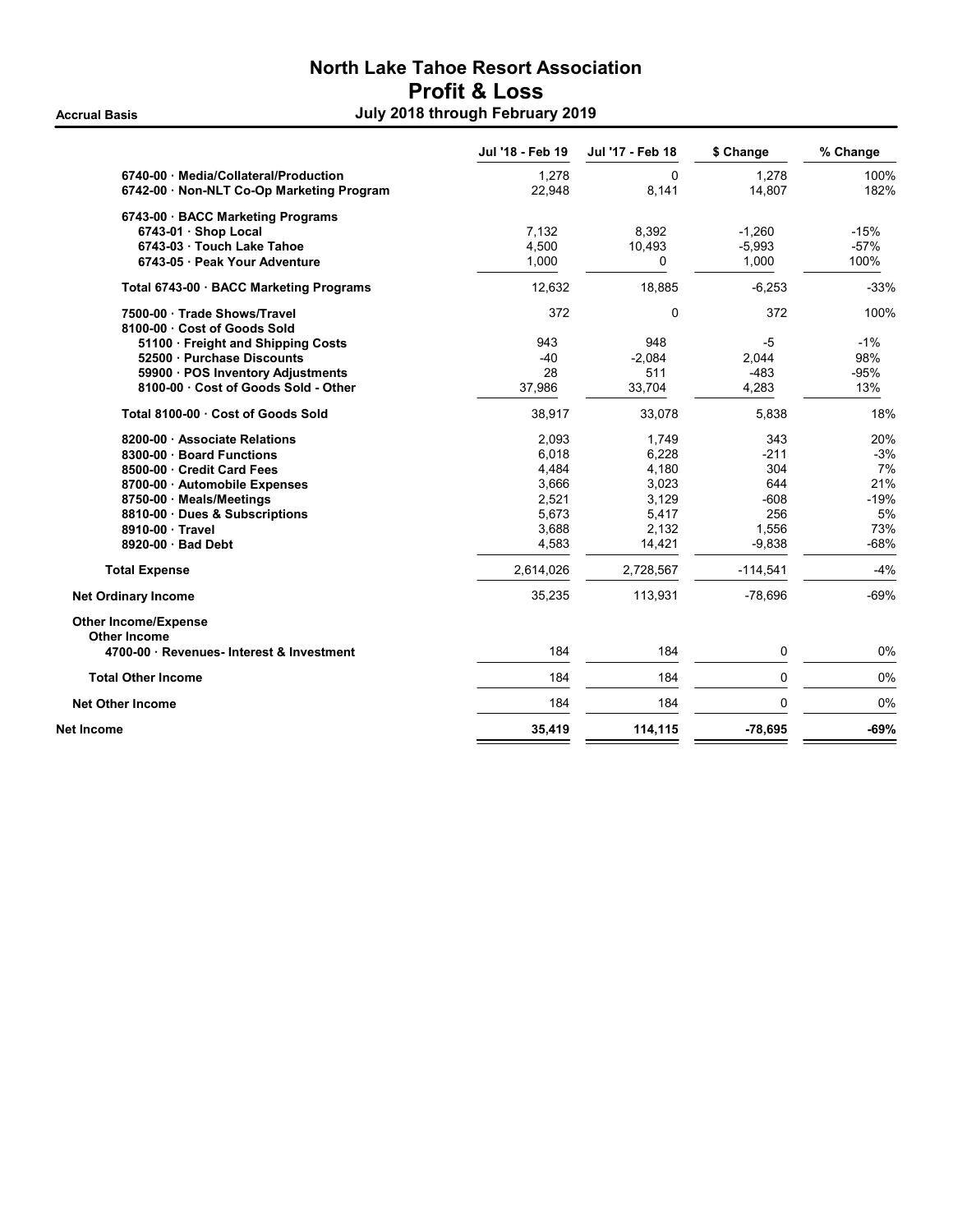| <b>Accrual Basis</b>                                                                                                                                                                                                                                                                                  |                                                          | <b>All Departments</b>                                  |                                                                     |                                                                   |                                                                  |                                                                           |                                                                      |
|-------------------------------------------------------------------------------------------------------------------------------------------------------------------------------------------------------------------------------------------------------------------------------------------------------|----------------------------------------------------------|---------------------------------------------------------|---------------------------------------------------------------------|-------------------------------------------------------------------|------------------------------------------------------------------|---------------------------------------------------------------------------|----------------------------------------------------------------------|
|                                                                                                                                                                                                                                                                                                       | Feb 19                                                   | <b>Budget</b>                                           | \$ Over Budget                                                      | Jul '18 - Feb                                                     | <b>YTD Budget</b>                                                | \$ Over Budget                                                            | Annual Bud                                                           |
| <b>Ordinary Income/Expense</b>                                                                                                                                                                                                                                                                        |                                                          |                                                         |                                                                     |                                                                   |                                                                  |                                                                           |                                                                      |
| Income<br>4050-00 County of Placer TOT Funding<br>4200-00 · Membership Dues Revenue                                                                                                                                                                                                                   | 261,736<br>12,331                                        | 337,826<br>10,750                                       | (76,090)<br>1,581                                                   | 2,427,085<br>90,144                                               | 2.544.810<br>85,100                                              | (117, 725)<br>5,044                                                       | 3,806,727<br>128,000                                                 |
| 4205-00 · Conference Dues<br>4250-00 · Revenues-Membership Activities<br>4250-01 · Community Awards                                                                                                                                                                                                   | 367                                                      | 825                                                     | (458)                                                               | 5,362                                                             | 6,600                                                            | (1, 238)                                                                  | 9,900                                                                |
| 4250-04 · Silent Auction<br>4250-05 · Sponsorships                                                                                                                                                                                                                                                    | 0<br>0                                                   | $\mathbf 0$<br>0                                        | $\mathbf 0$<br>$\mathbf 0$                                          | $\Omega$<br>$\mathbf 0$                                           | 0<br>0                                                           | $\Omega$<br>0                                                             | 19,000<br>13,000                                                     |
| 4250-01 · Community Awards - Other                                                                                                                                                                                                                                                                    | $\mathbf 0$                                              | 0                                                       | $\mathbf 0$                                                         | 0                                                                 | 0                                                                | 0                                                                         | 18,000                                                               |
| Total 4250-01 · Community Awards                                                                                                                                                                                                                                                                      | $\pmb{0}$                                                | 0                                                       | $\mathbf 0$                                                         | $\mathbf 0$                                                       | $\mathbf 0$                                                      | $\mathbf 0$                                                               | 50,000                                                               |
| 4250-02 · Chamber Events<br>4250-03 · Summer/Winter Rec Luncheon<br>4251-00 · Tues AM Breakfast Club                                                                                                                                                                                                  | 0<br>$\Omega$                                            | 208<br>0                                                | (208)<br>$\mathbf 0$                                                | 1,684<br>2,622                                                    | 1,668<br>4,000                                                   | 16<br>(1, 378)                                                            | 2,500<br>8,000                                                       |
| 4251-01 · Tues AM Breakfast Club Sponsors<br>4251-00 · Tues AM Breakfast Club - Other                                                                                                                                                                                                                 | 0<br>37                                                  | 300<br>580                                              | (300)<br>(543)                                                      | 2,000<br>3,677                                                    | 1,850<br>4,640                                                   | 150<br>(963)                                                              | 3,050<br>6,960                                                       |
| Total 4251-00 · Tues AM Breakfast Club                                                                                                                                                                                                                                                                | 37                                                       | 880                                                     | (843)                                                               | 5,677                                                             | 6,490                                                            | (813)                                                                     | 10,010                                                               |
| 4250-00 · Revenues-Membership Activities - Other                                                                                                                                                                                                                                                      | (25)                                                     |                                                         |                                                                     | 3,708                                                             | $\mathbf 0$                                                      | 3,708                                                                     |                                                                      |
| Total 4250-00 · Revenues-Membership Activities                                                                                                                                                                                                                                                        | 12                                                       | 1,088                                                   | (1,076)                                                             | 13,692                                                            | 12,158                                                           | 1,534                                                                     | 70,510                                                               |
| 4252-00 · Sponsorships<br>4253-00 · Revenue- Other<br>4600-00 Commissions                                                                                                                                                                                                                             | 0<br>0                                                   |                                                         |                                                                     | 600<br>6                                                          | 0                                                                | 600                                                                       |                                                                      |
| 4601-00 Commissions - South Shore<br>4600-00 Commissions - Other                                                                                                                                                                                                                                      | 0<br>0                                                   | 1,667<br>2,500                                          | (1,667)<br>(2,500)                                                  | 8,417<br>30,537                                                   | 13,332<br>20,000                                                 | (4, 915)<br>10,537                                                        | 20,000<br>30,000                                                     |
| Total 4600-00 · Commissions<br>46000 · Merchandise Sales                                                                                                                                                                                                                                              | $\mathbf 0$                                              | 4,167                                                   | (4, 167)                                                            | 38,954                                                            | 33,332                                                           | 5,622                                                                     | 50,000                                                               |
| 4502-00 · Non-Retail VIC income<br>46000 · Merchandise Sales - Other                                                                                                                                                                                                                                  | $\Omega$<br>1,226                                        | 500<br>4,000                                            | (500)<br>(2,774)                                                    | 2,959<br>70,458                                                   | 7,500<br>59,100                                                  | (4, 541)<br>11,358                                                        | 9,500<br>95,000                                                      |
| Total 46000 · Merchandise Sales                                                                                                                                                                                                                                                                       | 1,226                                                    | 4,500                                                   | (3, 274)                                                            | 73,417                                                            | 66,600                                                           | 6,817                                                                     | 104,500                                                              |
| <b>Total Income</b>                                                                                                                                                                                                                                                                                   | 275,672                                                  | 359,156                                                 | (83, 485)                                                           | 2,649,261                                                         | 2,748,600                                                        | (99, 339)                                                                 | 4,169,637                                                            |
| <b>Gross Profit</b>                                                                                                                                                                                                                                                                                   | 275,672                                                  | 359,156                                                 | (83, 485)                                                           | 2,649,261                                                         | 2,748,600                                                        | (99, 339)                                                                 | 4,169,637                                                            |
| <b>Expense</b><br>5000-00 · Salaries & Wages<br>5010-00 · Sales Commissions<br>5020-00 $\cdot$ P/R - Tax Expense<br>5030-00 · P/R - Health Insurance Expense<br>5040-00 · P/R - Workmans Comp<br>5060-00 $\cdot$ 401 (k)<br>5070-00 Other Benefits and Expenses<br>5000-00 · Salaries & Wages - Other | 78<br>5,155<br>12,546<br>(659)<br>1,463<br>286<br>79,858 | 633<br>6,827<br>11,058<br>942<br>3,463<br>586<br>85,885 | (555)<br>(1,672)<br>1,488<br>(1,601)<br>(2,000)<br>(300)<br>(6,027) | 12,919<br>56,334<br>82,950<br>4,428<br>23,534<br>2,894<br>700,796 | 5,068<br>58,157<br>88,458<br>7,944<br>28,759<br>4,685<br>713,572 | 7,851<br>(1,823)<br>(5,508)<br>(3,516)<br>(5,225)<br>(1,791)<br>(12, 776) | 7,600<br>86,761<br>132,690<br>11,845<br>43,048<br>7,029<br>1,068,067 |
| Total 5000-00 · Salaries & Wages                                                                                                                                                                                                                                                                      | 98,727                                                   | 109,394                                                 | (10,667)                                                            | 883,855                                                           | 906,643                                                          | (22, 788)                                                                 | 1,357,040                                                            |
| $5100-00 \cdot$ Rent<br>5110-00 · Utilities<br>5140-00 · Repairs & Maintenance<br>5150-00 Office - Cleaning<br>5100-00 · Rent - Other                                                                                                                                                                 | 1,648<br>8,361<br>550<br>12,946                          | 1,178<br>3,902<br>800<br>12,957                         | 470<br>4,459<br>(250)<br>(11)                                       | 8,207<br>11,948<br>4,090<br>102,332                               | 8,229<br>31,213<br>6,921<br>103,640                              | (22)<br>(19, 265)<br>(2,831)<br>(1,308)                                   | 12,191<br>46,850<br>10,444<br>155,468                                |
| Total 5100-00 · Rent                                                                                                                                                                                                                                                                                  | 23,505                                                   | 18,837                                                  | 4,668                                                               | 126,577                                                           | 150,003                                                          | (23, 426)                                                                 | 224,953                                                              |
| 5310-00 · Telephone<br>5320-00 · Telephone<br>5350-00 · Internet                                                                                                                                                                                                                                      | 1,873<br>0                                               | 2,129                                                   | (256)                                                               | 18,348<br>25                                                      | 17,032                                                           | 1,316                                                                     | 25,548                                                               |
| 5310-00 · Telephone - Other                                                                                                                                                                                                                                                                           | 0                                                        | 461                                                     | (461)                                                               | 0                                                                 | 3,691                                                            | (3,691)                                                                   | 5,535                                                                |
| Total 5310-00 · Telephone                                                                                                                                                                                                                                                                             | 1,873                                                    | 2,590                                                   | (717)                                                               | 18,373                                                            | 20,723                                                           | (2,350)                                                                   | 31,083                                                               |
| 5420-00 Mail - USPS<br>5480-00 · Mail - Fed Ex<br>5420-00 · Mail - USPS - Other                                                                                                                                                                                                                       | $\mathbf 0$<br>100                                       | 675                                                     | (575)                                                               | 84<br>1,525                                                       | $\mathbf 0$<br>3,403                                             | 84<br>(1,878)                                                             | 5,203                                                                |
| Total 5420-00 · Mail - USPS                                                                                                                                                                                                                                                                           | 100                                                      | 675                                                     | (575)                                                               | 1,609                                                             | 3,403                                                            | (1,794)                                                                   | 5,203                                                                |
| 5510-00 · Insurance/Bonding<br>$5520-00 \cdot$ Supplies                                                                                                                                                                                                                                               | 724                                                      | 485                                                     | 239                                                                 | 4,848                                                             | 4,198                                                            | 650                                                                       | 6,138                                                                |
| 5525-00 · Supplies- Computer <\$1000<br>5520-00 · Supplies - Other                                                                                                                                                                                                                                    | 322<br>1,021                                             | 1,925<br>2,650                                          | (1,603)<br>(1,629)                                                  | 4,466<br>9,683                                                    | 7,100<br>14,893                                                  | (2,634)<br>(5, 210)                                                       | 7,600<br>21,493                                                      |
| Total 5520-00 · Supplies                                                                                                                                                                                                                                                                              | 1,343                                                    | 4,575                                                   | (3,232)                                                             | 14,149                                                            | 21,993                                                           | (7, 844)                                                                  | 29,093                                                               |
| 5610-00 Depreciation<br>5700-00 · Equipment Support & Maintenance<br>5710-00 · Taxes, Licenses & Fees<br>5740-00 · Equipment Rental/Leasing<br>5800-00 · Training Seminars<br>5850-00 · Artist of Month - Commissions                                                                                 | 118<br>580<br>622<br>1,108<br>2,668<br>518               | 177<br>1,118<br>1,050<br>1,478<br>5,117<br>458          | (59)<br>(538)<br>(428)<br>(370)<br>(2, 449)<br>60                   | 1,161<br>2,684<br>6,912<br>9,877<br>7,747<br>2,413                | 1,421<br>8,942<br>8,651<br>11,814<br>14,782<br>3,668             | (260)<br>(6, 258)<br>(1,739)<br>(1,937)<br>(7,035)<br>(1,255)             | 2,129<br>13,412<br>12,951<br>17,726<br>16,450<br>5,500               |
| 5900-00 · Professional Fees<br>5910-00 · Professional Fees - Attorneys<br>5920-00 · Professional Fees - Accountant<br>5921-00 · Professional Fees - Other                                                                                                                                             | $\mathbf 0$<br>$\Omega$<br>6,610                         | 750<br>1,916                                            | (750)<br>4,694                                                      | 960<br>21,000<br>6,610                                            | 6,000<br>25,000<br>17,582                                        | (5,040)<br>(4,000)<br>(10, 972)                                           | 9,000<br>25,000<br>26,000                                            |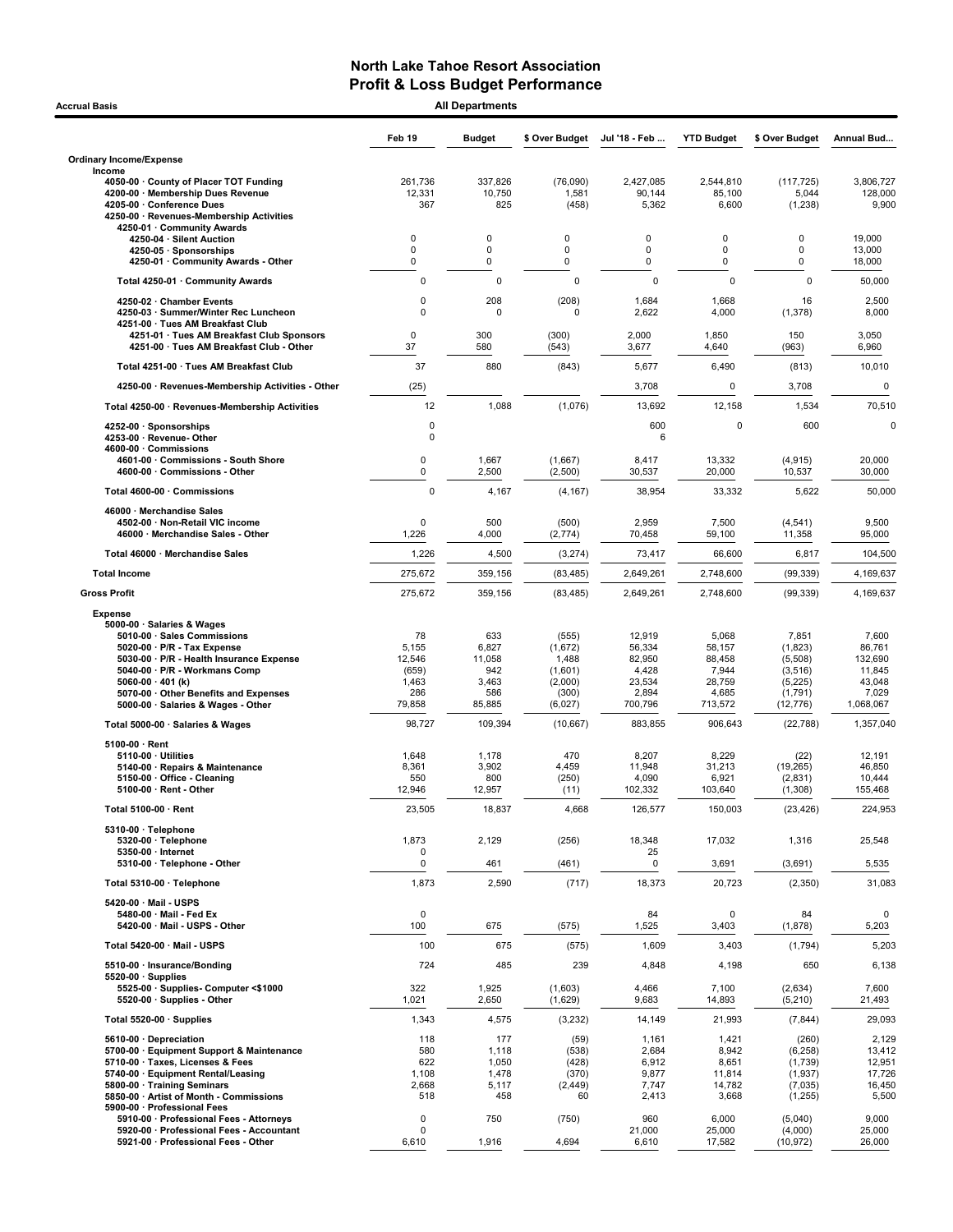**Accrual Basis** 

| <b>All Departments</b> |  |
|------------------------|--|

|                                                                                                                                                                                                                                                                                           | Feb 19                                                                                          | <b>Budget</b>                                            | \$ Over Budget                                                   | Jul '18 - Feb                                                                         | <b>YTD Budget</b>                                                          | \$ Over Budget                                                                        | Annual Bud                                                                            |
|-------------------------------------------------------------------------------------------------------------------------------------------------------------------------------------------------------------------------------------------------------------------------------------------|-------------------------------------------------------------------------------------------------|----------------------------------------------------------|------------------------------------------------------------------|---------------------------------------------------------------------------------------|----------------------------------------------------------------------------|---------------------------------------------------------------------------------------|---------------------------------------------------------------------------------------|
| Total 5900-00 · Professional Fees                                                                                                                                                                                                                                                         | 6,610                                                                                           | 2,666                                                    | 3,944                                                            | 28,570                                                                                | 48,582                                                                     | (20, 012)                                                                             | 60,000                                                                                |
| 5941-00 · Research & Planning                                                                                                                                                                                                                                                             | $\mathbf 0$                                                                                     | 13,000                                                   | (13,000)                                                         | 18,720                                                                                | 18,000                                                                     | 720                                                                                   | 18,000                                                                                |
| $6020-00 \cdot$ Programs<br>6016-00 · Special Event Partnership<br>6018-00 · Business Assoc. Grants                                                                                                                                                                                       | 5,000<br>0                                                                                      | 0<br>0                                                   | 5,000<br>0                                                       | 10,500<br>0                                                                           | 25,000<br>10,000                                                           | (14.500)<br>(10,000)                                                                  | 50,000<br>30,000                                                                      |
| Total 6020-00 · Programs                                                                                                                                                                                                                                                                  | 5,000                                                                                           | $\mathbf 0$                                              | 5,000                                                            | 10,500                                                                                | 35,000                                                                     | (24, 500)                                                                             | 80,000                                                                                |
| 6420-00 · Events<br>6420-01 · Sponsorships<br>6023-00 · Autumn Food & Wine                                                                                                                                                                                                                | $\mathbf 0$                                                                                     |                                                          |                                                                  | 34,278                                                                                | 37,375                                                                     | (3,097)                                                                               | 37,375                                                                                |
| 6421-01 · 4th of July Fireworks<br>6421-04 · Broken Arrow Skyrace<br>6421-05 · No Barriers<br>6421-06 · Spartan<br>6421-07 · Tahoe Lacrosse Tournament<br>6421-08 · Tough Mudder<br>6421-09 · Wanderlust<br>6421-10 · WinterWonderGrass - Tahoe<br>6421-16 · Mountain Travel Symposium    | 20,000<br>$\mathbf 0$<br>$\mathbf 0$<br>0<br>$\Omega$<br>(5,000)<br>30,000<br>$\Omega$<br>5,000 | 20,000<br>0<br>0<br>0<br>0<br>30,000<br>0<br>5,000       | 0<br>0<br>$\mathbf 0$<br>$\mathbf 0$<br>(5,000)<br>0<br>0<br>0   | 20,000<br>20,000<br>$\Omega$<br>254,000<br>$\Omega$<br>8,000<br>30,000<br>47<br>5,000 | 20,000<br>0<br>0<br>254,500<br>0<br>0<br>30,000<br>0<br>5,000              | 0<br>20,000<br>0<br>(500)<br><sup>0</sup><br>8,000<br>0<br>47<br>0                    | 20,300<br>20,000<br>12,400<br>254,500<br>5,000<br>35,550<br>37,700<br>19,400<br>5,000 |
| Total 6420-01 · Sponsorships                                                                                                                                                                                                                                                              | 50,000                                                                                          | 55,000                                                   | (5,000)                                                          | 371,325                                                                               | 346,875                                                                    | 24,450                                                                                | 447,225                                                                               |
| 6421-00 · New Event Development<br>6424-00 · Event Operation Expenses                                                                                                                                                                                                                     | 0<br>$\mathbf 0$                                                                                | 2,750<br>665                                             | (2,750)<br>(665)                                                 | 800<br>2,514                                                                          | 22,000<br>5,332                                                            | (21, 200)<br>(2,818)                                                                  | 58,000<br>8,000                                                                       |
| Total 6420-00 · Events                                                                                                                                                                                                                                                                    | 50,000                                                                                          | 58,415                                                   | (8, 415)                                                         | 374,639                                                                               | 374,207                                                                    | 432                                                                                   | 513,225                                                                               |
| 6423-00 · Membership Activities<br>6434-00 · Community Awards Dinner<br>6436-00 · Membership - Wnt/Sum Rec Lunch<br>6437-00 · Tuesday Morning Breakfast Club<br>6441-00 · Membership - Miscellaneous Exp<br>6442-00 · Public Relations/Website<br>6423-00 · Membership Activities - Other | 0<br>0<br>0<br>$\Omega$<br>297<br>93                                                            | $\mathbf 0$<br>$\mathbf 0$<br>650<br>344                 | 0<br>0<br>(650)<br>(47)                                          | $\mathbf 0$<br>3,469<br>2,550<br>60<br>7,637<br>5,585                                 | $\mathbf 0$<br>2,500<br>4,550<br>4,252<br>0                                | $\pmb{0}$<br>969<br>(2,000)<br>3,385<br>5,585                                         | 27,500<br>5,000<br>7,150<br>5,628<br>0                                                |
| Total 6423-00 · Membership Activities                                                                                                                                                                                                                                                     | 390                                                                                             | 994                                                      | (604)                                                            | 19,300                                                                                | 11,302                                                                     | 7,998                                                                                 | 45,278                                                                                |
| 6730-00 · Marketing Cooperative/Media<br>6740-00 · Media/Collateral/Production<br>6742-00 · Non-NLT Co-Op Marketing Program                                                                                                                                                               | 121,652<br>$\Omega$<br>746                                                                      | 121,652<br>4,316                                         | 0<br>(3,570)                                                     | 973,219<br>1,278<br>22,948                                                            | 973,215<br>0<br>34,536                                                     | $\overline{4}$<br>1,278<br>(11,588)                                                   | 1,459,823<br>51,800                                                                   |
| 6743-00 · BACC Marketing Programs<br>6743-01 · Shop Local<br>6743-03 · Touch Lake Tahoe<br>6743-04 · High Notes<br>6743-05 · Peak Your Adventure                                                                                                                                          | 0<br>4,500<br>0<br>0                                                                            | 2,500<br>0<br>0<br>$\mathbf 0$                           | (2,500)<br>4,500<br>0<br>0                                       | 7,132<br>4,500<br>0<br>1,000                                                          | 17,500<br>10,000<br>0<br>0                                                 | (10, 368)<br>(5,500)<br>0<br>1,000                                                    | 20,000<br>20,000<br>20,000<br>20,000                                                  |
| Total 6743-00 · BACC Marketing Programs                                                                                                                                                                                                                                                   | 4,500                                                                                           | 2,500                                                    | 2,000                                                            | 12,632                                                                                | 27,500                                                                     | (14, 868)                                                                             | 80,000                                                                                |
| 7500-00 · Trade Shows/Travel<br>8100-00 · Cost of Goods Sold<br>51100 · Freight and Shipping Costs<br>52500 · Purchase Discounts<br>59900 · POS Inventory Adjustments<br>8100-00 · Cost of Goods Sold - Other                                                                             | (11)<br>65<br>0<br>(8)<br>750                                                                   | 2,100                                                    | (1,350)                                                          | 372<br>943<br>(40)<br>28<br>37,986                                                    | $\mathbf 0$<br>$\mathbf 0$<br>$\mathbf 0$<br>31,026                        | 943<br>(40)<br>28<br>6,960                                                            | $\pmb{0}$<br>$\mathbf 0$<br>$\mathbf 0$<br>49,875                                     |
| Total 8100-00 · Cost of Goods Sold                                                                                                                                                                                                                                                        | 807                                                                                             | 2,100                                                    | (1, 293)                                                         | 38,917                                                                                | 31,026                                                                     | 7,891                                                                                 | 49,875                                                                                |
| 8200-00 · Associate Relations<br>8300-00 · Board Functions<br>8500-00 · Credit Card Fees<br>8600-00 · Additional Opportunites<br>8700-00 · Automobile Expenses<br>8750-00 · Meals/Meetings<br>8810-00 · Dues & Subscriptions<br>8910-00 · Travel<br>8920-00 · Bad Debt                    | 50<br>0<br>435<br>$\mathbf 0$<br>371<br>225<br>895<br>2,984<br>$\mathbf 0$                      | 616<br>150<br>328<br>3,134<br>498<br>637<br>852<br>2,100 | (566)<br>(150)<br>107<br>(3, 134)<br>(127)<br>(412)<br>43<br>884 | 2,093<br>6,018<br>4,484<br>0<br>3,666<br>2,521<br>5,673<br>3,688<br>4,583             | 4,936<br>2,550<br>3,771<br>25,064<br>4,171<br>5,092<br>6,812<br>4,000<br>0 | (2,843)<br>3,468<br>713<br>(25,064)<br>(505)<br>(2,571)<br>(1, 139)<br>(312)<br>4,583 | 7,400<br>4,500<br>6,658<br>37,600<br>6,183<br>7,640<br>10,220<br>6,600<br>0           |
| <b>Total Expense</b>                                                                                                                                                                                                                                                                      | 326,540                                                                                         | 359,912                                                  | (33, 372)                                                        | 2,614,026                                                                             | 2,766,005                                                                  | (151, 979)                                                                            | 4,166,480                                                                             |
| <b>Net Ordinary Income</b>                                                                                                                                                                                                                                                                | (50, 868)                                                                                       | (756)                                                    | (50, 112)                                                        | 35,235                                                                                | (17, 405)                                                                  | 52,640                                                                                | 3,157                                                                                 |
| <b>Other Income/Expense</b><br>Other Income<br>4700-00 · Revenues- Interest & Investment                                                                                                                                                                                                  | 21                                                                                              |                                                          |                                                                  | 184                                                                                   |                                                                            |                                                                                       |                                                                                       |
| <b>Total Other Income</b>                                                                                                                                                                                                                                                                 | 21                                                                                              |                                                          |                                                                  | 184                                                                                   |                                                                            |                                                                                       |                                                                                       |
| <b>Other Expense</b><br>8990-00 · Allocated                                                                                                                                                                                                                                               | 0                                                                                               | 0                                                        | (0)                                                              | 0                                                                                     | (0)                                                                        | $\pmb{0}$                                                                             | 0                                                                                     |
| <b>Total Other Expense</b>                                                                                                                                                                                                                                                                | $\mathbf 0$                                                                                     | $\mathsf 0$                                              | (0)                                                              | 0                                                                                     | (0)                                                                        | $\pmb{0}$                                                                             | $\mathbf 0$                                                                           |
| <b>Net Other Income</b>                                                                                                                                                                                                                                                                   | 21                                                                                              | (0)                                                      | 21                                                               | 184                                                                                   | $\mathbf 0$                                                                | 184                                                                                   | $\mathbf{0}$                                                                          |
| Net Income                                                                                                                                                                                                                                                                                | (50, 847)                                                                                       | (756)                                                    | (50, 091)                                                        | 35,419                                                                                | (17, 405)                                                                  | 52,824                                                                                | 3,157                                                                                 |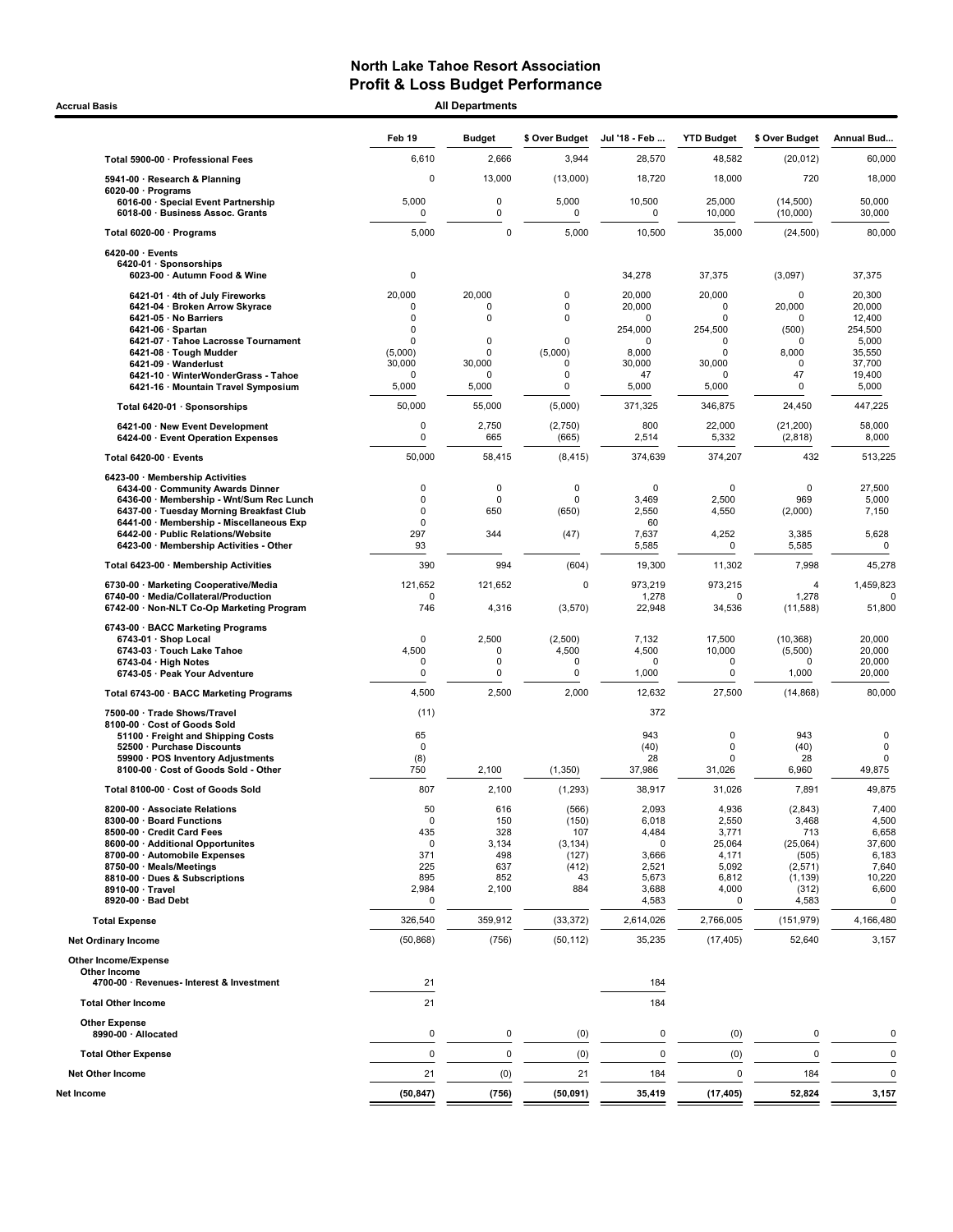|                                                                                                                                                                                     | Feb 19                                 | <b>Budget</b>                                       | \$ Over Budget                           | Jul '18 - Feb 19                           | <b>YTD Budget</b>                            | \$ Over Budget                               | <b>Annual Budget</b>                           |
|-------------------------------------------------------------------------------------------------------------------------------------------------------------------------------------|----------------------------------------|-----------------------------------------------------|------------------------------------------|--------------------------------------------|----------------------------------------------|----------------------------------------------|------------------------------------------------|
| <b>Ordinary Income/Expense</b>                                                                                                                                                      |                                        |                                                     |                                          |                                            |                                              |                                              |                                                |
| Income<br>4050-00 · County of Placer TOT Funding                                                                                                                                    | 194,838                                | 267,595                                             | (72, 757)                                | 1,901,287                                  | 2,001,324                                    | (100, 037)                                   | 2.996.906                                      |
| <b>Total Income</b>                                                                                                                                                                 | 194,838                                | 267,595                                             | (72, 757)                                | 1,901,287                                  | 2,001,324                                    | (100, 037)                                   | 2,996,906                                      |
| <b>Gross Profit</b>                                                                                                                                                                 | 194,838                                | 267,595                                             | (72, 757)                                | 1,901,287                                  | 2,001,324                                    | (100, 037)                                   | 2,996,906                                      |
| <b>Expense</b><br>5000-00 · Salaries & Wages<br>5000-01 · In-Market Administration<br>$5020-00 \cdot P/R$ - Tax Expense                                                             | 1,375<br>1,592                         | 1,375<br>1,744                                      | $\mathbf 0$<br>(152)                     | 11,000<br>16,332                           | 11,000<br>15,143                             | $\mathbf 0$<br>1,189                         | 16,500<br>22,712                               |
| 5030-00 · P/R - Health Insurance Expense<br>5040-00 · P/R - Workmans Comp<br>$5060-00 \cdot 401$ (k)<br>5070-00 · Other Benefits and Expenses<br>5000-00 · Salaries & Wages - Other | 4,625<br>(133)<br>834<br>185<br>24,649 | 4,080<br>174<br>997<br>167<br>24,917                | 545<br>(307)<br>(163)<br>18<br>(268)     | 36,559<br>739<br>8,012<br>1,227<br>212,912 | 32,640<br>1,514<br>8,653<br>1,340<br>216,330 | 3,919<br>(775)<br>(641)<br>(113)<br>(3, 418) | 48,960<br>2,268<br>12,978<br>2,008<br>324,453  |
| Total 5000-00 · Salaries & Wages                                                                                                                                                    | 33,127                                 | 33,454                                              | (327)                                    | 286,781                                    | 286,620                                      | 161                                          | 429,879                                        |
| $5100-00 \cdot$ Rent<br>$5110-00 \cdot$ Utilities<br>5140-00 · Repairs & Maintenance<br>5150-00 · Office - Cleaning<br>5100-00 · Rent - Other                                       | 258<br>2,009<br>206<br>2,386           | 135<br>1,167<br>175<br>1,984                        | 123<br>842<br>31<br>402                  | 1,223<br>2,259<br>1,398<br>17,080          | 1,080<br>9,336<br>1,800<br>15,869            | 143<br>(7,077)<br>(402)<br>1,211             | 1,620<br>14,033<br>2,700<br>23,805             |
| Total 5100-00 · Rent                                                                                                                                                                | 4,859                                  | 3,461                                               | 1,398                                    | 21,959                                     | 28,085                                       | (6, 126)                                     | 42,158                                         |
| 5310-00 · Telephone<br>5320-00 · Telephone                                                                                                                                          | 564                                    | 670                                                 | (106)                                    | 4,268                                      | 5,360                                        | (1,092)                                      | 8,040                                          |
| Total 5310-00 · Telephone                                                                                                                                                           | 564                                    | 670                                                 | (106)                                    | 4,268                                      | 5,360                                        | (1,092)                                      | 8,040                                          |
| 5420-00 · Mail - USPS                                                                                                                                                               | 34                                     | 150                                                 | (116)                                    | 262                                        | 600                                          | (338)                                        | 900                                            |
| 5510-00 · Insurance/Bonding<br>$5520-00 \cdot$ Supplies                                                                                                                             | 0                                      | 169                                                 | (169)                                    | 646                                        | 1,352                                        | (706)                                        | 2,028                                          |
| 5525-00 · Supplies- Computer <\$1000<br>5520-00 · Supplies - Other                                                                                                                  | 75<br>60                               | 1,800<br>417                                        | (1,725)<br>(357)                         | 1,291<br>1,134                             | 3,600<br>3,332                               | (2,309)<br>(2, 198)                          | 3,600<br>5,000                                 |
| Total 5520-00 · Supplies                                                                                                                                                            | 135                                    | 2,217                                               | (2,082)                                  | 2,425                                      | 6,932                                        | (4, 507)                                     | 8,600                                          |
| 5610-00 · Depreciation<br>5700-00 · Equipment Support & Maintenance<br>5740-00 · Equipment Rental/Leasing<br>5800-00 · Training Seminars                                            | $\Omega$<br>$\Omega$<br>277<br>999     | 20<br>292<br>315<br>3,000                           | (20)<br>(292)<br>(38)<br>(2,001)         | $\mathbf 0$<br>120<br>2,424<br>3,205       | 160<br>2,334<br>2,520<br>4,500               | (160)<br>(2, 214)<br>(96)<br>(1, 295)        | 240<br>3,500<br>3,780<br>4,500                 |
| 5900-00 · Professional Fees<br>5910-00 · Professional Fees - Attorneys<br>5921-00 · Professional Fees - Other                                                                       | $\pmb{0}$<br>0                         | 125<br>416                                          | (125)<br>(416)                           | 0<br>0                                     | 1,000<br>3,332                               | (1,000)<br>(3, 332)                          | 1,500<br>5,000                                 |
| Total 5900-00 · Professional Fees                                                                                                                                                   | $\Omega$                               | 541                                                 | (541)                                    | $\mathbf 0$                                | 4,332                                        | (4, 332)                                     | 6,500                                          |
| 5941-00 · Research & Planning<br>$6020-00 \cdot$ Programs                                                                                                                           | 0                                      | 13,000                                              | (13,000)                                 | 18,720                                     | 18,000                                       | 720                                          | 18,000                                         |
| 6016-00 · Special Event Partnership<br>6018-00 · Business Assoc. Grants                                                                                                             | 5,000<br>0                             | $\mathbf 0$<br>0                                    | 5,000<br>0                               | 10,500<br>0                                | 25,000<br>10,000                             | (14, 500)<br>(10,000)                        | 50,000<br>30,000                               |
| Total 6020-00 · Programs                                                                                                                                                            | 5,000                                  | 0                                                   | 5,000                                    | 10,500                                     | 35,000                                       | (24, 500)                                    | 80,000                                         |
| $6420-00 \cdot$ Events<br>6420-01 · Sponsorships<br>6023-00 · Autumn Food & Wine                                                                                                    | 0                                      |                                                     |                                          | 34,278                                     | 37,375                                       | (3,097)                                      | 37,375                                         |
| 6421-01 · 4th of July Fireworks<br>6421-04 · Broken Arrow Skyrace                                                                                                                   | 20,000<br>O                            | 20,000<br>ŋ                                         | 0<br>0                                   | 20,000<br>20,000                           | 20,000<br>0                                  | 0<br>20,000                                  | 20,300<br>20,000                               |
| 6421-05 · No Barriers<br>$6421-06 \cdot$ Spartan<br>6421-07 · Tahoe Lacrosse Tournament<br>6421-08 · Tough Mudder<br>6421-09 · Wanderlust                                           | 0<br>0<br>0<br>(5,000)<br>30,000       | $\mathbf 0$<br>$\mathbf 0$<br>$\mathbf 0$<br>30,000 | 0<br>$\pmb{0}$<br>(5,000)<br>$\mathbf 0$ | 0<br>254,000<br>0<br>8,000<br>30,000       | 0<br>254,500<br>0<br>0<br>30,000             | (500)<br>n<br>8,000<br>0                     | 12,400<br>254,500<br>5,000<br>35,550<br>37,700 |
| 6421-10 · WinterWonderGrass - Tahoe<br>6421-16 · Mountain Travel Symposium                                                                                                          | 0<br>5,000                             | O<br>5,000                                          | $\mathbf 0$<br>0                         | 47<br>5,000                                | 0<br>5,000                                   | 47<br>0                                      | 19,400<br>5,000                                |
| Total 6420-01 · Sponsorships                                                                                                                                                        | 50,000                                 | 55,000                                              | (5,000)                                  | 371,325                                    | 346,875                                      | 24,450                                       | 447,225                                        |
| 6421-00 · New Event Development<br>6424-00 · Event Operation Expenses                                                                                                               | $\pmb{0}$<br>$\pmb{0}$                 | 2,750<br>665                                        | (2,750)<br>(665)                         | 800<br>2,056                               | 22,000<br>5,332                              | (21, 200)<br>(3, 276)                        | 58,000<br>8,000                                |
| Total 6420-00 · Events                                                                                                                                                              | 50,000                                 | 58,415                                              | (8, 415)                                 | 374,181                                    | 374,207                                      | (26)                                         | 513,225                                        |
| 6730-00 · Marketing Cooperative/Media<br>6742-00 · Non-NLT Co-Op Marketing Program                                                                                                  | 111,384<br>546                         | 111,384<br>833                                      | 0<br>(287)                               | 891,072<br>13,748                          | 891,068<br>6,668                             | 4<br>7,080                                   | 1,336,604<br>10,000                            |
| 6743-00 · BACC Marketing Programs<br>6743-01 · Shop Local<br>6743-03 · Touch Lake Tahoe<br>$6743-04 \cdot$ High Notes<br>6743-05 · Peak Your Adventure                              | $\mathbf 0$<br>4,500<br>0<br>0         | 2,500<br>0<br>0<br>0                                | (2,500)<br>4,500<br>0<br>0               | 7,132<br>4,500<br>0<br>1,000               | 17,500<br>10,000<br>$\mathbf 0$<br>0         | (10, 368)<br>(5,500)<br>$\Omega$<br>1,000    | 20,000<br>20,000<br>20,000<br>20,000           |
| Total 6743-00 · BACC Marketing Programs                                                                                                                                             | 4,500                                  | 2,500                                               | 2,000                                    | 12,632                                     | 27,500                                       | (14, 868)                                    | 80,000                                         |
| 8200-00 · Associate Relations                                                                                                                                                       | 0                                      | 133                                                 | (133)                                    | 30                                         | 1,068                                        | (1,038)                                      | 1,600                                          |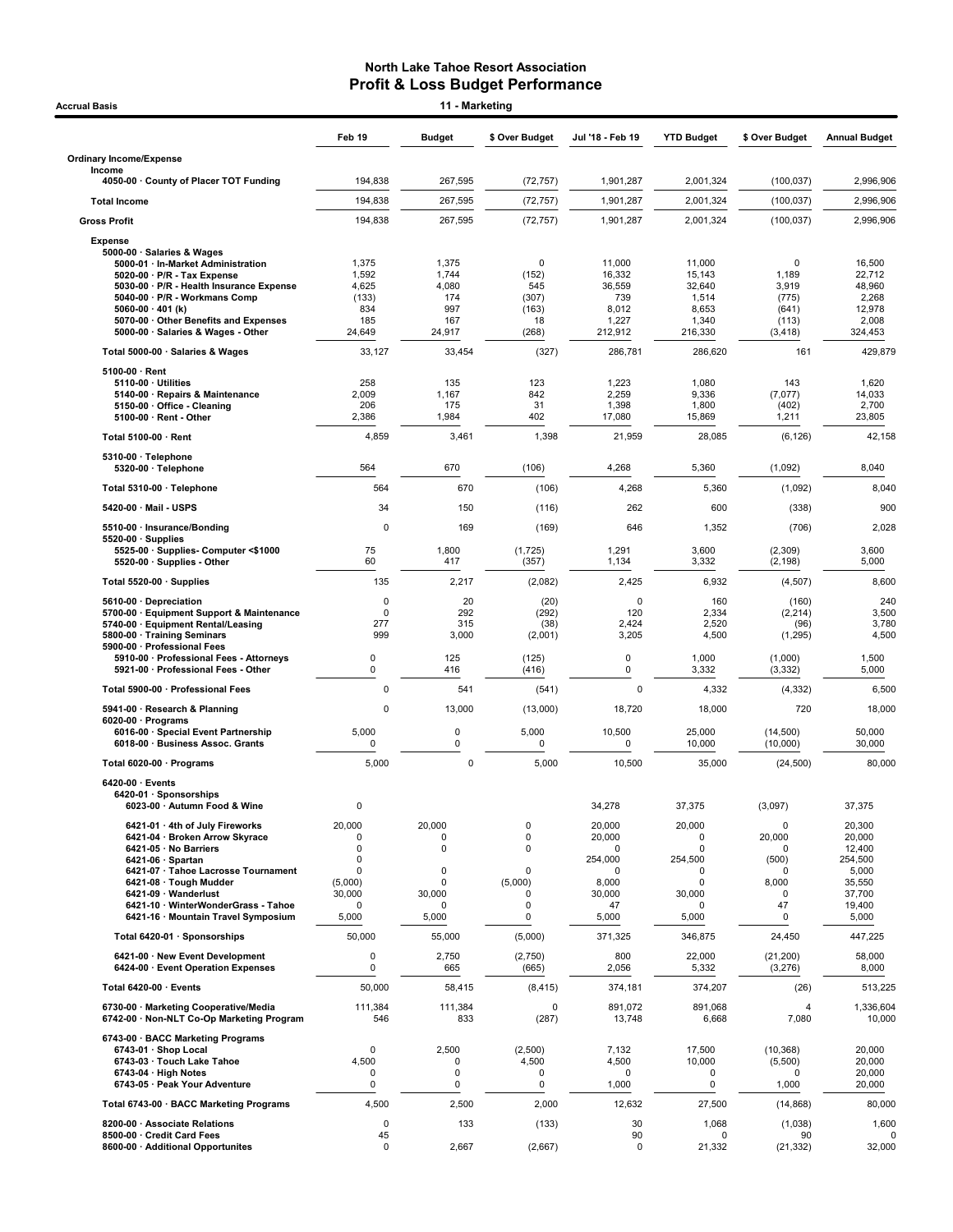Accrual Basis **11 - Marketing** 

|                                                  | Feb 19       | <b>Budget</b> | \$ Over Budget | Jul '18 - Feb 19 | <b>YTD Budget</b> | \$ Over Budget | <b>Annual Budget</b> |
|--------------------------------------------------|--------------|---------------|----------------|------------------|-------------------|----------------|----------------------|
| 8700-00 · Automobile Expenses                    | 196          | 125           | 71             | 1,093            | 1,000             | 93             | 1,500                |
| 8750-00 · Meals/Meetings                         | 10           | 300<br>292    | (290)          | 506              | 2,400             | (1,894)        | 3,600                |
| 8810-00 Dues & Subscriptions<br>8910-00 · Travel | 203<br>2,984 | 2,100         | (89)<br>884    | 1,625<br>3,688   | 2,332<br>3,900    | (708)<br>(212) | 3,500<br>5,500       |
|                                                  |              |               |                |                  |                   |                |                      |
| <b>Total Expense</b>                             | 214,864      | 236,038       | (21, 174)      | 1,649,974        | 1,727,270         | (77, 296)      | 2,595,654            |
| <b>Net Ordinary Income</b>                       | (20, 026)    | 31,557        | (51, 583)      | 251,313          | 274,054           | (22, 741)      | 401,252              |
| <b>Other Income/Expense</b><br>Other Income      |              |               |                |                  |                   |                |                      |
| 4700-00 · Revenues- Interest & Investment        | 21           |               |                | 167              |                   |                |                      |
| <b>Total Other Income</b>                        | 21           |               |                | 167              |                   |                |                      |
| <b>Other Expense</b>                             |              |               |                |                  |                   |                |                      |
| 8990-00 · Allocated                              | 31,839       | 31,557        | 282            | 249,858          | 274,054           | (24, 196)      | 401,252              |
| <b>Total Other Expense</b>                       | 31,839       | 31,557        | 282            | 249,858          | 274,054           | (24, 196)      | 401,252              |
| <b>Net Other Income</b>                          | (31, 818)    | (31, 557)     | (261)          | (249, 691)       | (274, 054)        | 24,363         | (401, 252)           |
| Net Income                                       | (51, 844)    | 0             | (51, 844)      | 1,622            | 0                 | 1,622          | 0                    |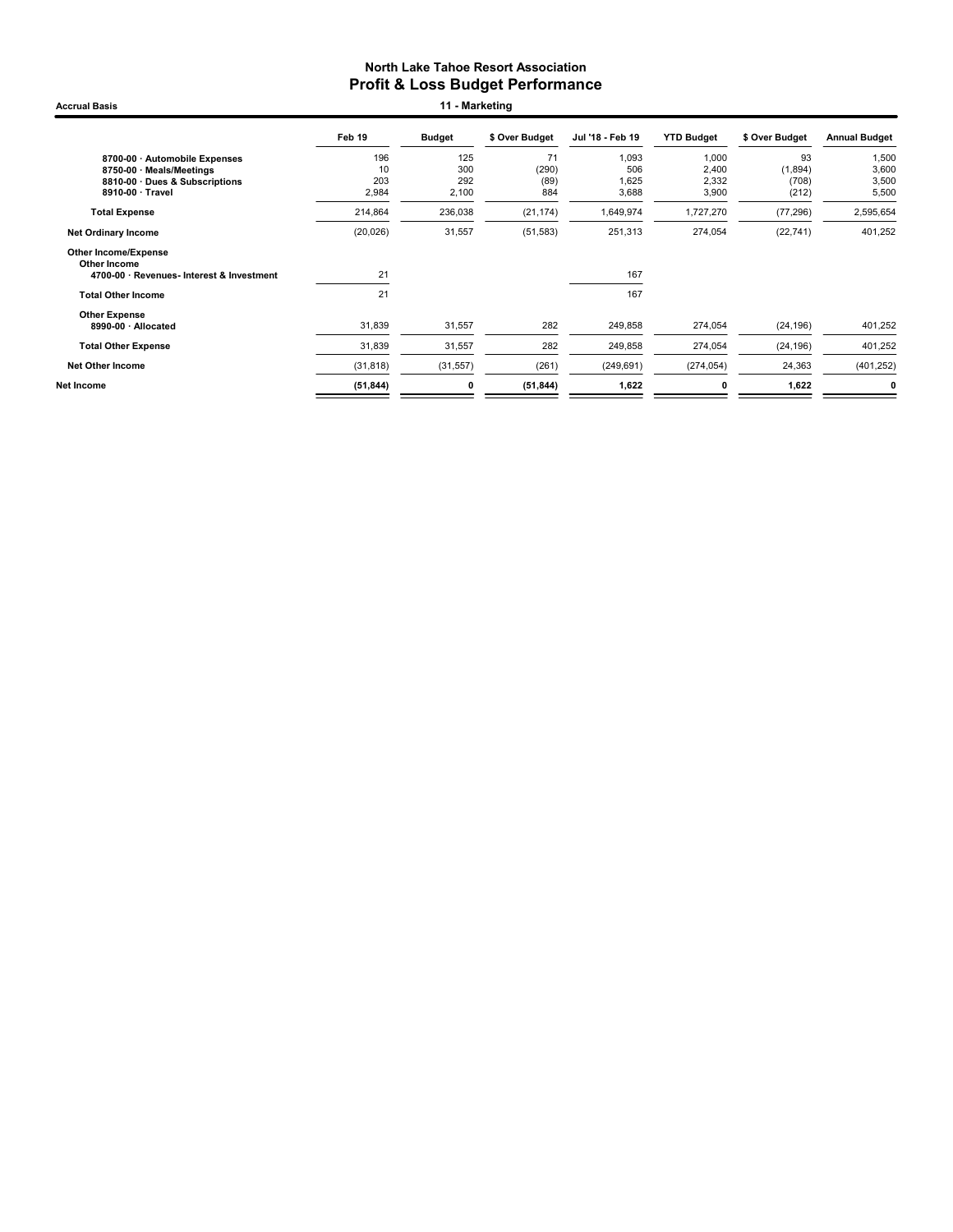| <b>Accrual Basis</b>                                                                         |               | 30 - Conference |                    |                  |                   |                    |                      |
|----------------------------------------------------------------------------------------------|---------------|-----------------|--------------------|------------------|-------------------|--------------------|----------------------|
|                                                                                              | Feb 19        | <b>Budget</b>   | \$ Over Budget     | Jul '18 - Feb 19 | <b>YTD Budget</b> | \$ Over Budget     | <b>Annual Budget</b> |
| <b>Ordinary Income/Expense</b>                                                               |               |                 |                    |                  |                   |                    |                      |
| Income                                                                                       |               |                 |                    |                  |                   |                    |                      |
| 4050-00 · County of Placer TOT Funding<br>4205-00 · Conference Dues<br>4600-00 · Commissions | 29,101<br>367 | 29,101<br>825   | $\Omega$<br>(458)  | 235,771<br>5,362 | 235,761<br>6,600  | 10<br>(1, 238)     | 352,299<br>9,900     |
| 4601-00 Commissions - South Shore<br>4600-00 Commissions - Other                             | 0<br>0        | 1,667<br>2,500  | (1,667)<br>(2,500) | 8,417<br>30,537  | 13,332<br>20,000  | (4, 915)<br>10,537 | 20,000<br>30,000     |
| Total 4600-00 · Commissions                                                                  | 0             | 4,167           | (4, 167)           | 38,954           | 33,332            | 5,622              | 50,000               |
| <b>Total Income</b>                                                                          | 29,468        | 34,093          | (4,625)            | 280,087          | 275,693           | 4,395              | 412,199              |
| <b>Gross Profit</b>                                                                          | 29,468        | 34,093          | (4,625)            | 280,087          | 275,693           | 4,395              | 412,199              |
| <b>Expense</b>                                                                               |               |                 |                    |                  |                   |                    |                      |
| 5000-00 · Salaries & Wages                                                                   |               |                 |                    |                  |                   |                    |                      |
| 5010-00 · Sales Commissions                                                                  | 78            | 633             | (555)              | 12.919           | 5.068             | 7.851              | 7.600                |
| 5020-00 · P/R - Tax Expense                                                                  | 626           | 1,165           | (539)              | 9,619            | 9,317             | 302                | 13,977               |
| 5030-00 · P/R - Health Insurance Expense                                                     | 2,227         | 1,633           | 594                | 14,252           | 13,058            | 1,194              | 19,590               |
| 5040-00 · P/R - Workmans Comp                                                                | (73)          | 172             | (245)              | 477              | 1,377             | (900)              | 2,065                |
| 5060-00 $\cdot$ 401 (k)                                                                      | 399           | 555             | (156)              | 4,696            | 4,437             | 259                | 6,657                |
| 5070-00 · Other Benefits and Expenses                                                        | 42            | 84              | (42)               | 336              | 668               | (332)              | 1,004                |
| 5000-00 · Salaries & Wages - Other                                                           | 11,094        | 13,236          | (2, 142)           | 96,550           | 105,883           | (9, 333)           | 158,827              |
| Total 5000-00 · Salaries & Wages                                                             | 14,393        | 17,478          | (3,085)            | 138,848          | 139,808           | (960)              | 209,720              |
| 5100-00 · Rent                                                                               |               |                 |                    |                  |                   |                    |                      |
| 5110-00 · Utilities                                                                          | 126           | 70              | 56                 | 593              | 560               | 33                 | 840                  |
| 5140-00 · Repairs & Maintenance                                                              | 445           | 43              | 402                | 569              | 345               | 224                | 517                  |
| 5150-00 Office - Cleaning                                                                    | 100           | 102             | (2)                | 696              | 815               | (119)              | 1,223                |
| 5100-00 · Rent - Other                                                                       | 1,123         | 953             | 170                | 8,298            | 7,621             | 677                | 11,433               |
| Total 5100-00 · Rent                                                                         | 1,794         | 1,168           | 626                | 10,156           | 9,341             | 815                | 14,013               |
| 5310-00 · Telephone<br>5320-00 · Telephone                                                   | 287           | 206             | 81                 | 1,685            | 1,648             | 37                 | 2,472                |
| Total 5310-00 · Telephone                                                                    | 287           | 206             | 81                 | 1,685            | 1,648             | 37                 | 2,472                |
| 5420-00 · Mail - USPS                                                                        | 17            | 42              | (25)               | 98               | 332               | (234)              | 500                  |
| 5510-00 · Insurance/Bonding                                                                  | $\Omega$      | 115             | (115)              | 213              | 917               | (704)              | 1,377                |
| $5520-00 \cdot$ Supplies<br>5525-00 · Supplies- Computer <\$1000                             | 30            |                 |                    | 242              | $\mathbf 0$       | 242                | 0                    |
| 5520-00 · Supplies - Other                                                                   | 29            | 52              | (23)               | 515              | 410               | 105                | 618                  |
| Total 5520-00 · Supplies                                                                     | 59            | 52              | $\overline{7}$     | 757              | 410               | 347                | 618                  |
| 5610-00 · Depreciation                                                                       | $\Omega$      | 8               | (8)                | $\mathbf 0$      | 62                | (62)               | 94                   |
| 5700-00 · Equipment Support & Maintenance                                                    | $\mathbf 0$   | 140             | (140)              | 120              | 1,125             | (1,005)            | 1,685                |
| 5710-00 · Taxes, Licenses & Fees                                                             | $\Omega$      | 8               | (8)                | $\Omega$         | 64                | (64)               | 96                   |
| 5740-00 · Equipment Rental/Leasing                                                           | 122           | 155             | (33)               | 1,062            | 1,236             | (174)              | 1,856                |
| 6730-00 · Marketing Cooperative/Media                                                        | 10,268        | 10,268          | $\mathbf 0$        | 82,147           | 82,147            | $\Omega$           | 123,219              |
| 8200-00 · Associate Relations                                                                | $\mathbf 0$   | 25              | (25)               | $\mathbf 0$      | 200               | (200)              | 300                  |
| 8810-00 · Dues & Subscriptions                                                               | $\Omega$      | 83              | (83)               | $\Omega$         | 668               | (668)              | 1,000                |
| 8920-00 · Bad Debt                                                                           | 0             |                 |                    | 733              |                   |                    |                      |
| <b>Total Expense</b>                                                                         | 26,940        | 29,748          | (2,808)            | 235,820          | 237,958           | (2, 138)           | 356,950              |
| <b>Net Ordinary Income</b>                                                                   | 2,528         | 4,345           | (1, 817)           | 44,268           | 37,735            | 6,533              | 55,249               |
| Other Income/Expense                                                                         |               |                 |                    |                  |                   |                    |                      |
| <b>Other Expense</b><br>8990-00 · Allocated                                                  | 4,384         | 4,345           | 39                 | 34,403           | 37,735            | (3, 332)           | 55,249               |
| <b>Total Other Expense</b>                                                                   | 4,384         | 4,345           | 39                 | 34,403           | 37,735            | (3, 332)           | 55,249               |
| <b>Net Other Income</b>                                                                      | (4, 384)      | (4, 345)        | (39)               | (34, 403)        | (37, 735)         | 3,332              | (55, 249)            |
| Net Income                                                                                   | (1, 856)      | $\mathbf 0$     | (1, 856)           | 9,864            | $\mathbf{0}$      | 9,864              | $\mathbf 0$          |
|                                                                                              |               |                 |                    |                  |                   |                    |                      |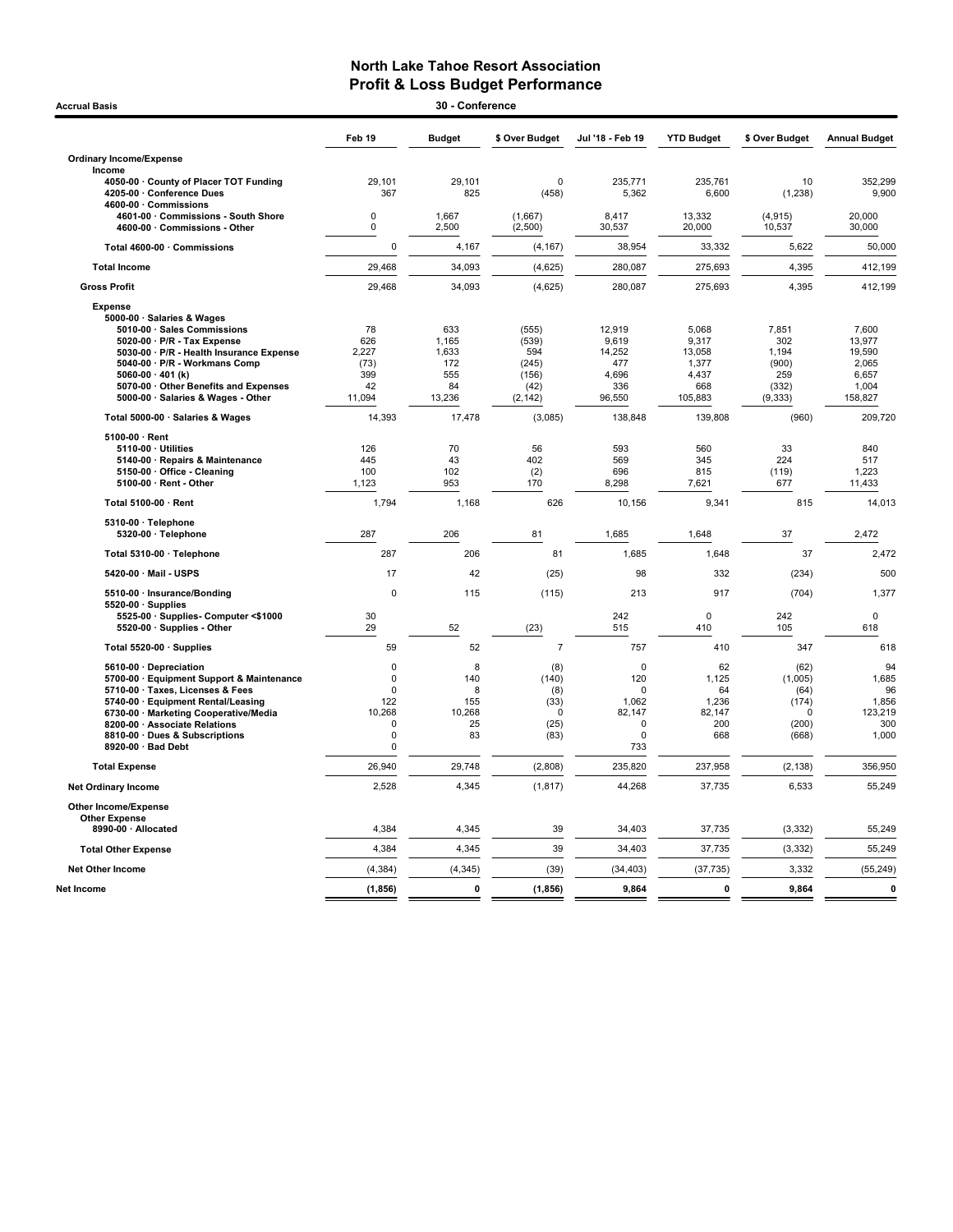Accrual Basis 42 - Visitor Center

|                                                                                                                                                                                                                                                                                                             | Feb 19                                                               | <b>Budget</b>                                 | \$ Over Budget                                              | Jul '18 - Feb 19                                                 | <b>YTD Budget</b>                                                    | \$ Over Budget                                                                    | <b>Annual Budget</b>                                                   |
|-------------------------------------------------------------------------------------------------------------------------------------------------------------------------------------------------------------------------------------------------------------------------------------------------------------|----------------------------------------------------------------------|-----------------------------------------------|-------------------------------------------------------------|------------------------------------------------------------------|----------------------------------------------------------------------|-----------------------------------------------------------------------------------|------------------------------------------------------------------------|
| <b>Ordinary Income/Expense</b>                                                                                                                                                                                                                                                                              |                                                                      |                                               |                                                             |                                                                  |                                                                      |                                                                                   |                                                                        |
| Income<br>4050-00 · County of Placer TOT Funding                                                                                                                                                                                                                                                            | 37,079                                                               | 40,412                                        | (3, 333)                                                    | 284,273                                                          | 301,922                                                              | (17, 649)                                                                         | 448,844                                                                |
| 46000 · Merchandise Sales<br>4502-00 · Non-Retail VIC income<br>46000 · Merchandise Sales - Other                                                                                                                                                                                                           | $\Omega$<br>1,226                                                    | 500<br>4,000                                  | (500)<br>(2,774)                                            | 2,959<br>70,458                                                  | 7,500<br>59,100                                                      | (4, 541)<br>11,358                                                                | 9,500<br>95,000                                                        |
| Total 46000 · Merchandise Sales                                                                                                                                                                                                                                                                             | 1,226                                                                | 4,500                                         | (3,274)                                                     | 73,417                                                           | 66,600                                                               | 6,817                                                                             | 104,500                                                                |
| <b>Total Income</b>                                                                                                                                                                                                                                                                                         | 38,306                                                               | 44,912                                        | (6,607)                                                     | 357,691                                                          | 368,522                                                              | (10, 831)                                                                         | 553,344                                                                |
| <b>Gross Profit</b>                                                                                                                                                                                                                                                                                         | 38,306                                                               | 44,912                                        | (6,607)                                                     | 357,691                                                          | 368,522                                                              | (10, 831)                                                                         | 553,344                                                                |
| Expense<br>5000-00 · Salaries & Wages<br>5020-00 · P/R - Tax Expense<br>5030-00 · P/R - Health Insurance Expense<br>5040-00 · P/R - Workmans Comp<br>5060-00 $\cdot$ 401 (k)<br>5070-00 Other Benefits and Expenses<br>5000-00 · Salaries & Wages - Other                                                   | 842<br>2,337<br>(305)<br>412<br>20<br>11,385                         | 1,208<br>1,806<br>403<br>537<br>102<br>13,425 | (366)<br>531<br>(708)<br>(125)<br>(82)<br>(2,040)           | 10,698<br>11,592<br>1,886<br>4,258<br>616<br>116,499             | 12,015<br>14,448<br>3,506<br>4,676<br>817<br>116,903                 | (1, 317)<br>(2,856)<br>(1,620)<br>(418)<br>(201)<br>(404)                         | 17,550<br>21,672<br>5,193<br>6,924<br>1,225<br>173,103                 |
| Total 5000-00 · Salaries & Wages                                                                                                                                                                                                                                                                            | 14,692                                                               | 17,481                                        | (2,789)                                                     | 145,549                                                          | 152,365                                                              | (6, 816)                                                                          | 225,667                                                                |
| $5100-00 \cdot$ Rent<br>5110-00 · Utilities<br>5140-00 · Repairs & Maintenance<br>5150-00 Office - Cleaning<br>5100-00 · Rent - Other                                                                                                                                                                       | 983<br>4,250<br>20<br>6,375                                          | 800<br>2,292<br>237<br>7,025                  | 183<br>1,958<br>(217)<br>(650)                              | 4,844<br>5,965<br>318<br>53,012                                  | 5,200<br>18,332<br>1,899<br>56,197                                   | (356)<br>(12, 367)<br>(1,581)<br>(3, 185)                                         | 7,650<br>27,500<br>2,847<br>84,297                                     |
| Total 5100-00 · Rent                                                                                                                                                                                                                                                                                        | 11,628                                                               | 10,354                                        | 1,274                                                       | 64,139                                                           | 81,628                                                               | (17, 489)                                                                         | 122,294                                                                |
| 5310-00 · Telephone<br>5320-00 · Telephone<br>5310-00 · Telephone - Other                                                                                                                                                                                                                                   | 224<br>$\mathbf 0$                                                   | 461                                           | (461)                                                       | 4,489<br>$\mathbf 0$                                             | $\mathbf 0$<br>3,691                                                 | 4,489<br>(3,691)                                                                  | $\mathbf 0$<br>5,535                                                   |
| Total 5310-00 · Telephone                                                                                                                                                                                                                                                                                   | 224                                                                  | 461                                           | (237)                                                       | 4,489                                                            | 3,691                                                                | 798                                                                               | 5,535                                                                  |
| 5420-00 · Mail - USPS<br>5480-00 · Mail - Fed Ex<br>5420-00 · Mail - USPS - Other                                                                                                                                                                                                                           | $\Omega$<br>12                                                       | 145                                           | (133)                                                       | 54<br>358                                                        | $\Omega$<br>1,164                                                    | 54<br>(806)                                                                       | $\mathbf 0$<br>1,744                                                   |
| Total 5420-00 · Mail - USPS                                                                                                                                                                                                                                                                                 | 12                                                                   | 145                                           | (133)                                                       | 411                                                              | 1,164                                                                | (753)                                                                             | 1,744                                                                  |
| 5510-00 · Insurance/Bonding<br>$5520-00 \cdot$ Supplies                                                                                                                                                                                                                                                     | 0                                                                    | 146                                           | (146)                                                       | 1,132                                                            | 1,169                                                                | (37)                                                                              | 1,753                                                                  |
| 5525-00 · Supplies- Computer <\$1000<br>5520-00 · Supplies - Other                                                                                                                                                                                                                                          | 12<br>226                                                            | 125<br>1,473                                  | (113)<br>(1, 247)                                           | 330<br>3,670                                                     | 1,000<br>5,483                                                       | (670)<br>(1, 813)                                                                 | 1,500<br>7,375                                                         |
| Total 5520-00 · Supplies                                                                                                                                                                                                                                                                                    | 238                                                                  | 1,598                                         | (1, 360)                                                    | 4,000                                                            | 6,483                                                                | (2, 483)                                                                          | 8,875                                                                  |
| 5610-00 · Depreciation<br>5700-00 · Equipment Support & Maintenance<br>5710-00 · Taxes, Licenses & Fees<br>5740-00 · Equipment Rental/Leasing<br>5800-00 Training Seminars<br>5850-00 · Artist of Month - Commissions<br>6740-00 · Media/Collateral/Production<br>6742-00 · Non-NLT Co-Op Marketing Program | 118<br>0<br>$\Omega$<br>222<br>$\mathbf 0$<br>518<br>$\Omega$<br>200 | 87<br>300<br>429<br>1,450<br>458<br>3,483     | 31<br>(300)<br>(207)<br>(1,450)<br>60<br>(3, 283)           | 944<br>280<br>$\Omega$<br>2,135<br>66<br>2,413<br>1.278<br>9,200 | 701<br>2,400<br>155<br>3,434<br>5.000<br>3,668<br>$\Omega$<br>27,868 | 243<br>(2, 120)<br>(155)<br>(1, 299)<br>(4.934)<br>(1, 255)<br>1.278<br>(18, 668) | 1.049<br>3,600<br>155<br>5,150<br>5.000<br>5,500<br>$\Omega$<br>41,800 |
| 8100-00 · Cost of Goods Sold<br>51100 · Freight and Shipping Costs<br>52500 · Purchase Discounts<br>59900 · POS Inventory Adjustments<br>8100-00 · Cost of Goods Sold - Other                                                                                                                               | 65<br>$\mathbf 0$<br>(8)<br>750                                      | 2,100                                         | (1, 350)                                                    | 943<br>(40)<br>28<br>37,279                                      | $\Omega$<br>0<br>$\Omega$<br>31,026                                  | 943<br>(40)<br>28<br>6,253                                                        | $\mathbf 0$<br>$\mathbf 0$<br>$\mathbf 0$<br>49,875                    |
| Total 8100-00 · Cost of Goods Sold                                                                                                                                                                                                                                                                          | 807                                                                  | 2,100                                         | (1, 293)                                                    | 38,209                                                           | 31,026                                                               | 7,183                                                                             | 49,875                                                                 |
| 8200-00 · Associate Relations<br>8500-00 · Credit Card Fees<br>8700-00 · Automobile Expenses<br>8750-00 · Meals/Meetings<br>8810-00 · Dues & Subscriptions<br>8910-00 · Travel                                                                                                                              | 0<br>125<br>47<br>$\mathbf 0$<br>0<br>$\Omega$                       | 58<br>158<br>45<br>67<br>167<br>$\Omega$      | (58)<br>(33)<br>$\overline{2}$<br>(67)<br>(167)<br>$\Omega$ | 75<br>2.280<br>528<br>84<br>48<br>0                              | 468<br>2,331<br>550<br>532<br>1,332<br>100                           | (393)<br>(51)<br>(22)<br>(448)<br>(1, 284)<br>(100)                               | 700<br>3,658<br>750<br>800<br>2,000<br>1,100                           |
| <b>Total Expense</b>                                                                                                                                                                                                                                                                                        | 28,831                                                               | 38,987                                        | (10, 156)                                                   | 277,260                                                          | 326,065                                                              | (48, 805)                                                                         | 487,005                                                                |
| <b>Net Ordinary Income</b>                                                                                                                                                                                                                                                                                  | 9,475                                                                | 5,925                                         | 3,549                                                       | 80,431                                                           | 42,457                                                               | 37,974                                                                            | 66,339                                                                 |
| <b>Other Income/Expense</b><br><b>Other Expense</b>                                                                                                                                                                                                                                                         |                                                                      |                                               |                                                             |                                                                  |                                                                      |                                                                                   |                                                                        |
| 8990-00 · Allocated                                                                                                                                                                                                                                                                                         | 5,978                                                                | 5,925                                         | 53                                                          | 46,914                                                           | 51,457                                                               | (4, 543)                                                                          | 75,339                                                                 |
| <b>Total Other Expense</b>                                                                                                                                                                                                                                                                                  | 5,978                                                                | 5,925                                         | 53                                                          | 46,914                                                           | 51,457                                                               | (4, 543)                                                                          | 75,339                                                                 |
| Net Other Income                                                                                                                                                                                                                                                                                            | (5,978)                                                              | (5,925)                                       | (53)                                                        | (46, 914)                                                        | (51, 457)                                                            | 4,543                                                                             | (75, 339)                                                              |
| Net Income                                                                                                                                                                                                                                                                                                  | 3,496                                                                | $\mathbf 0$                                   | 3,496                                                       | 33,517                                                           | (9,000)                                                              | 42,517                                                                            | (9,000)                                                                |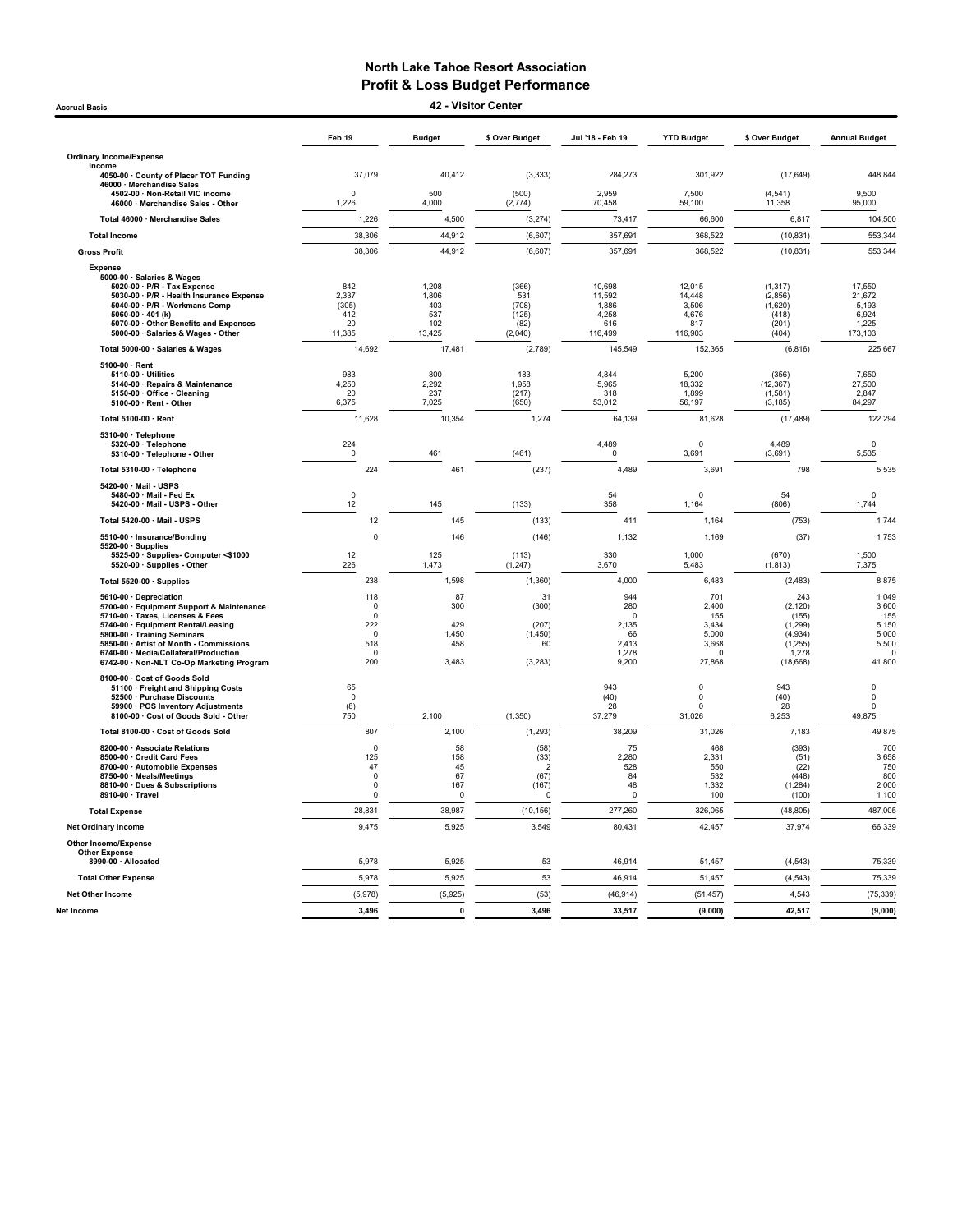**Accrual Basis** 

|                                                                                                         | Feb 19                        | <b>Budget</b>                          | \$ Over Bu             | Jul '18 - Fe    | <b>YTD Budget</b> | \$ Over Bu     | <b>Annual Bu</b>                          |
|---------------------------------------------------------------------------------------------------------|-------------------------------|----------------------------------------|------------------------|-----------------|-------------------|----------------|-------------------------------------------|
| <b>Ordinary Income/Expense</b>                                                                          |                               |                                        |                        |                 |                   |                |                                           |
| Income<br>4050-00 County of Placer TOT Funding                                                          | 718                           | 718                                    | 0                      | 5,754           | 5,803             | (49)           | 8,677                                     |
| <b>Total Income</b>                                                                                     | 718                           | 718                                    | 0                      | 5,754           | 5,803             | (49)           | 8,677                                     |
| <b>Gross Profit</b>                                                                                     | 718                           | 718                                    | $\mathbf 0$            | 5,754           | 5,803             | (49)           | 8,677                                     |
| <b>Expense</b><br>5000-00 · Salaries & Wages<br>5020-00 · P/R - Tax Expense                             | $\mathbf 0$                   | 33                                     | (33)                   | (152)           | 267               | (419)          | 401                                       |
| 5030-00 · P/R - Health Insurance Expense<br>5040-00 · P/R - Workmans Comp<br>5060-00 $\cdot$ 401 (k)    | $\overline{4}$<br>(3)<br>19   | $\overline{4}$<br>$\overline{4}$<br>23 | $\Omega$<br>(7)<br>(4) | 49<br>45<br>211 | 28<br>32<br>181   | 21<br>13<br>30 | 42<br>48<br>272                           |
| 5070-00 Other Benefits and Expenses<br>5000-00 · Salaries & Wages - Other                               | $\Omega$<br>626               | 567                                    | 60                     | 3<br>5,696      | $\Omega$<br>4,532 | 3<br>1,164     | 0<br>6,798                                |
| Total 5000-00 · Salaries & Wages                                                                        | 647                           | 630                                    | 17                     | 5,851           | 5,041             | 811            | 7,561                                     |
| 5100-00 · Rent<br>5110-00 · Utilities<br>5140-00 · Repairs & Maintenance<br>5150-00 · Office - Cleaning | 0<br>$\pmb{0}$<br>$\mathbf 0$ |                                        |                        | 36<br>6<br>42   |                   |                |                                           |
| 5100-00 · Rent - Other                                                                                  | $\mathbf 0$                   |                                        |                        | 502             | 0                 | 502            | 0                                         |
| Total 5100-00 · Rent                                                                                    | $\mathbf 0$                   |                                        |                        | 586             | $\mathbf 0$       | 586            | $\mathbf 0$                               |
| 5310-00 · Telephone<br>5320-00 · Telephone                                                              | $\mathbf 0$                   |                                        |                        | 230             |                   |                |                                           |
| Total 5310-00 · Telephone                                                                               | 0                             |                                        |                        | 230             | $\mathbf 0$       | 230            | 0                                         |
| 5420-00 · Mail - USPS                                                                                   | 0                             |                                        |                        | 19              | 0                 | 19             | 0                                         |
| 5510-00 · Insurance/Bonding<br>$5520-00 \cdot$ Supplies                                                 | $\mathbf 0$                   |                                        |                        | 64              | $\mathbf 0$       | 64             | $\mathbf 0$                               |
| 5525-00 · Supplies- Computer <\$1000<br>5520-00 · Supplies - Other                                      | 0<br>0                        |                                        |                        | 71<br>17        | 0                 | 17             | 0                                         |
| Total 5520-00 · Supplies                                                                                | 0                             |                                        |                        | 88              | $\mathbf 0$       | 88             | $\mathbf 0$                               |
| 5740-00 · Equipment Rental/Leasing<br>8700-00 · Automobile Expenses<br>8750-00 · Meals/Meetings         | 0<br>0<br>0                   |                                        |                        | 217<br>26<br>3  | 0<br>0<br>0       | 217<br>26<br>3 | $\mathbf 0$<br>$\mathbf 0$<br>$\mathbf 0$ |
| <b>Total Expense</b>                                                                                    | 647                           | 630                                    | 17                     | 7,083           | 5,041             | 2,043          | 7,561                                     |
| <b>Net Ordinary Income</b>                                                                              | 71                            | 88                                     | (17)                   | (1, 329)        | 762               | (2,092)        | 1,116                                     |
| Other Income/Expense<br><b>Other Expense</b>                                                            |                               |                                        |                        |                 |                   |                |                                           |
| 8990-00 · Allocated                                                                                     | 89                            | 88                                     | 1                      | 695             | 762               | (67)           | 1,116                                     |
| <b>Total Other Expense</b>                                                                              | 89                            | 88                                     | $\mathbf{1}$           | 695             | 762               | (67)           | 1,116                                     |
| <b>Net Other Income</b>                                                                                 | (89)                          | (88)                                   | (1)                    | (695)           | (762)             | 67             | (1, 116)                                  |
| Net Income                                                                                              | (18)                          | 0                                      | (18)                   | (2,024)         | 0                 | (2,024)        | $\mathbf 0$                               |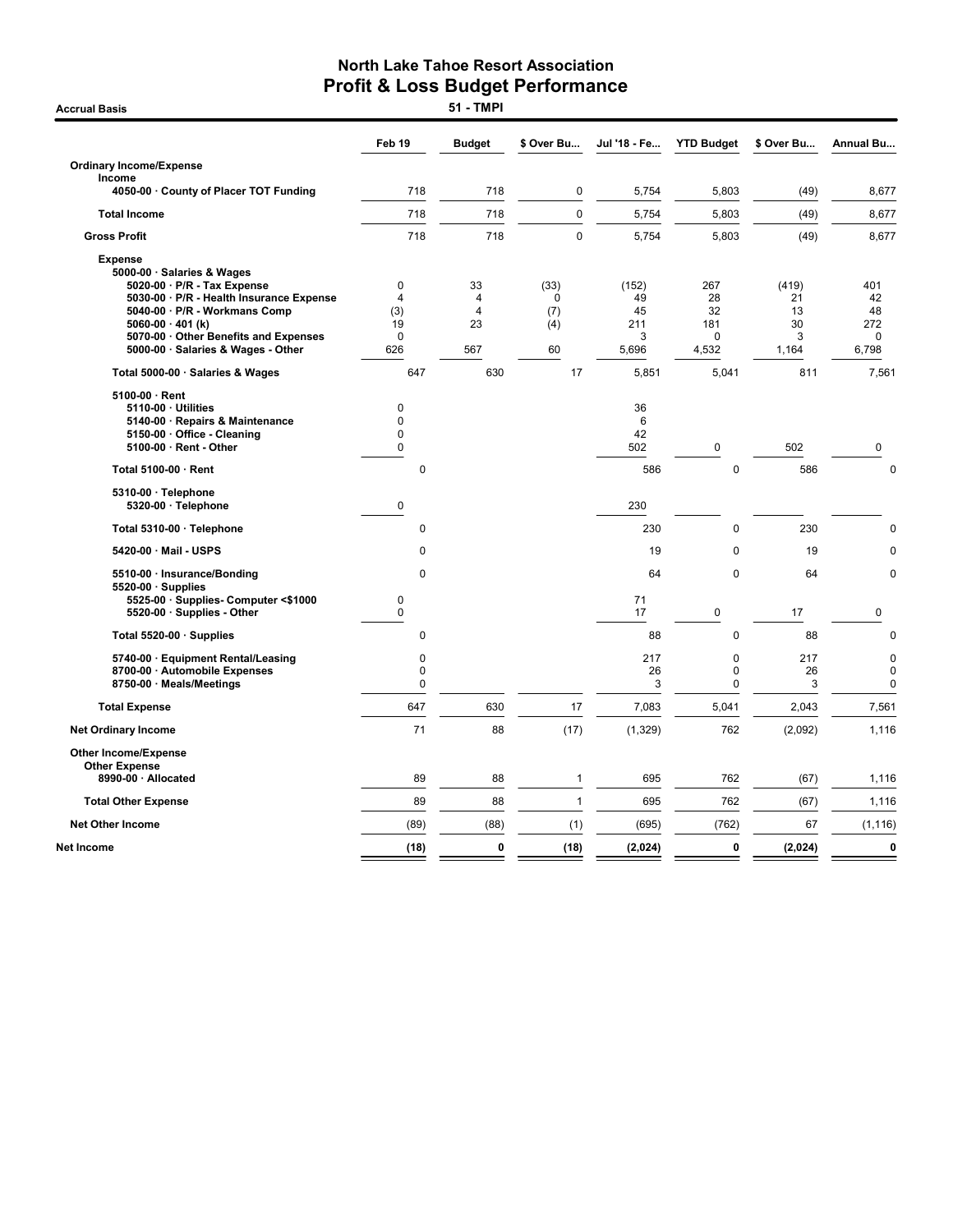| <b>Accrual Basis</b>                                                                                                  | 60 - Membership    |                          |                  |                      |                   |                  |                      |  |
|-----------------------------------------------------------------------------------------------------------------------|--------------------|--------------------------|------------------|----------------------|-------------------|------------------|----------------------|--|
|                                                                                                                       | Feb 19             | <b>Budget</b>            | \$ Over Budget   | Jul '18 - Feb 19     | <b>YTD Budget</b> | \$ Over Budget   | <b>Annual Budget</b> |  |
| <b>Ordinary Income/Expense</b>                                                                                        |                    |                          |                  |                      |                   |                  |                      |  |
| Income<br>4200-00 · Membership Dues Revenue<br>4250-00 · Revenues-Membership Activities<br>4250-01 · Community Awards | 12,331             | 10,750                   | 1,581            | 90,144               | 85,100            | 5,044            | 128,000              |  |
| 4250-04 · Silent Auction                                                                                              | 0                  | 0                        | $\mathbf 0$      | 0                    | 0                 | 0                | 19,000               |  |
| 4250-05 · Sponsorships<br>4250-01 · Community Awards - Other                                                          | $\mathbf 0$<br>0   | $\mathbf 0$<br>$\pmb{0}$ | $\mathbf 0$<br>0 | 0<br>0               | 0<br>0            | 0<br>0           | 13,000<br>18,000     |  |
| Total 4250-01 · Community Awards                                                                                      | 0                  | $\mathbf 0$              | $\mathbf 0$      | $\mathbf 0$          | $\mathbf 0$       | $\mathbf 0$      | 50,000               |  |
| 4250-02 · Chamber Events                                                                                              | 0                  | 208                      | (208)            | 1,684                | 1,668             | 16               | 2,500                |  |
| 4250-03 · Summer/Winter Rec Luncheon<br>4251-00 · Tues AM Breakfast Club                                              | 0                  | $\Omega$                 | $\Omega$         | 2,622                | 4,000             | (1, 378)         | 8,000                |  |
| 4251-01 · Tues AM Breakfast Club Sponsors<br>4251-00 · Tues AM Breakfast Club - Other                                 | $\mathbf 0$<br>37  | 300<br>580               | (300)<br>(543)   | 2,000<br>3,677       | 1,850<br>4,640    | 150<br>(963)     | 3,050<br>6,960       |  |
| Total 4251-00 · Tues AM Breakfast Club                                                                                | 37                 | 880                      | (843)            | 5,677                | 6,490             | (813)            | 10,010               |  |
| 4250-00 · Revenues-Membership Activities - Other                                                                      | (25)               |                          |                  | 3,708                | 0                 | 3,708            | $\mathbf 0$          |  |
| Total 4250-00 · Revenues-Membership Activities                                                                        | 12                 | 1,088                    | (1,076)          | 13,692               | 12,158            | 1,534            | 70,510               |  |
| 4252-00 · Sponsorships                                                                                                | 0                  |                          |                  | 600                  | 0                 | 600              | $\mathbf 0$          |  |
| 4253-00 · Revenue- Other                                                                                              | $\mathbf 0$        |                          |                  | 6                    |                   |                  |                      |  |
| <b>Total Income</b>                                                                                                   | 12,343             | 11,838                   | 505              | 104,442              | 97,258            | 7,184            | 198,510              |  |
| <b>Gross Profit</b>                                                                                                   | 12,343             | 11,838                   | 505              | 104,442              | 97,258            | 7,184            | 198,510              |  |
| <b>Expense</b><br>5000-00 · Salaries & Wages<br>5000-01 · In-Market Administration                                    | (1, 375)           | (1, 375)                 | $\mathbf 0$      | (11,000)             | (11,000)          | 0                | (16, 500)            |  |
| $5020-00 \cdot P/R$ - Tax Expense<br>5030-00 · P/R - Health Insurance Expense                                         | 368<br>1,000       | 547<br>888               | (179)<br>112     | 3,589<br>7,243       | 4,378<br>7,104    | (789)<br>139     | 6,566<br>10,656      |  |
| 5040-00 · P/R - Workmans Comp                                                                                         | (30)               | $\overline{7}$           | (37)             | 231                  | 59                | 172              | 87                   |  |
| 5060-00 $\cdot$ 401 (k)<br>5070-00 · Other Benefits and Expenses                                                      | 216<br>8           | 262<br>66                | (46)<br>(58)     | 1,845<br>120         | 2,097<br>528      | (252)<br>(408)   | 3,145<br>792         |  |
| 5000-00 · Salaries & Wages - Other                                                                                    | 6,451              | 6,553                    | (102)            | 55,076               | 52,424            | 2,652            | 78,636               |  |
| Total 5000-00 · Salaries & Wages                                                                                      | 6,639              | 6,948                    | (309)            | 57,103               | 55,590            | 1,513            | 83,382               |  |
| $5100.00 \cdot$ Rent<br>$5110-00 \cdot$ Utilities                                                                     | 60                 | 50                       | 10               | 221                  | 405               | (184)            | 605                  |  |
| 5140-00 · Repairs & Maintenance                                                                                       | 387                | 25<br>78                 | 362              | 430                  | 200<br>742        | 230              | 300                  |  |
| 5150-00 Office - Cleaning<br>$5100-00 \cdot$ Rent - Other                                                             | 48<br>617          | 819                      | (30)<br>(202)    | 212<br>2,934         | 6,550             | (530)<br>(3,616) | 1,177<br>9,826       |  |
| Total 5100-00 · Rent                                                                                                  | 1,111              | 972                      | 139              | 3,796                | 7,897             | (4, 101)         | 11,908               |  |
| $5310-00 \cdot$ Telephone<br>5320-00 · Telephone                                                                      | 128                | 253                      | (125)            | 1,172                | 2,024             | (852)            | 3,036                |  |
| Total 5310-00 · Telephone                                                                                             | 128                | 253                      | (125)            | 1,172                | 2,024             | (852)            | 3,036                |  |
| 5420-00 · Mail - USPS                                                                                                 | 8                  | 250                      | (242)            | 88                   | 600               | (512)            | 1,000                |  |
| 5510-00 · Insurance/Bonding                                                                                           | 0                  | 55                       | (55)             | 242                  | 555               | (313)            | 775                  |  |
| $5520-00 \cdot$ Supplies<br>5525-00 · Supplies- Computer <\$1000                                                      | 43                 |                          |                  | 642                  | 500               | 142              | 500                  |  |
| 5520-00 · Supplies - Other                                                                                            | 291                | 83                       | 208              | 566                  | 668               | (102)            | 1,000                |  |
| Total 5520-00 · Supplies                                                                                              | 334                | 83                       | 251              | 1,208                | 1,168             | 40               | 1,500                |  |
| 5610-00 · Depreciation<br>5700-00 · Equipment Support & Maintenance                                                   | 0<br>0             | 8<br>56                  | (8)<br>(56)      | $\mathbf 0$<br>0     | 64<br>448         | (64)<br>(448)    | 96<br>672            |  |
| 5710-00 · Taxes, Licenses & Fees<br>5740-00 · Equipment Rental/Leasing                                                | $\mathbf 0$<br>166 | $\mathbf 0$<br>250       | 0<br>(84)        | $\mathbf 0$<br>1,418 | 100<br>1,990      | (100)<br>(572)   | 200<br>2,990         |  |
| 5800-00 · Training Seminars                                                                                           | 1,669              | 250                      | 1,419            | 3,702                | 1,950             | 1,752            | 1,950                |  |
| 5900-00 · Professional Fees<br>5921-00 · Professional Fees - Other                                                    | 0                  | 0                        | 0                | 0                    | 750               | (750)            | 1,500                |  |
| Total 5900-00 · Professional Fees                                                                                     | $\mathbf 0$        | $\pmb{0}$                | $\pmb{0}$        | $\mathbf 0$          | 750               | (750)            | 1,500                |  |
| 6420-00 · Events<br>6422-00 · Event Media                                                                             | 0                  |                          |                  | (300)                |                   |                  |                      |  |
| 6424-00 · Event Operation Expenses                                                                                    | 0                  |                          |                  | 458                  |                   |                  |                      |  |
| Total 6420-00 · Events                                                                                                | 0                  |                          |                  | 158                  |                   |                  |                      |  |
| 6423-00 · Membership Activities                                                                                       |                    |                          |                  |                      |                   |                  |                      |  |
| 6434-00 Community Awards Dinner<br>6436-00 · Membership - Wnt/Sum Rec Lunch                                           | 0<br>0             | $\mathbf 0$<br>0         | 0<br>0           | $\mathbf 0$<br>3,469 | 0<br>2,500        | 0<br>969         | 27,500<br>5,000      |  |
| 6437-00 · Tuesday Morning Breakfast Club<br>6441-00 · Membership - Miscellaneous Exp                                  | 0<br>0             | 650                      | (650)            | 2,550<br>60          | 4,550             | (2,000)          | 7,150                |  |
| 6442-00 · Public Relations/Website                                                                                    | 297                | 344                      | (47)             | 7,937                | 4,252             | 3,685            | 5,628                |  |
| 6423-00 Membership Activities - Other                                                                                 | 93<br>390          | 994                      |                  | 5,585                | 0                 | 5,585            | 0                    |  |
| Total 6423-00 · Membership Activities<br>8100-00 · Cost of Goods Sold                                                 | 0                  |                          | (604)            | 19,600<br>707        | 11,302            | 8,298            | 45,278               |  |
|                                                                                                                       | 0                  | 67                       | (67)             | 0                    | 532               |                  | 800                  |  |
| 8200-00 · Associate Relations                                                                                         |                    |                          |                  |                      |                   | (532)            |                      |  |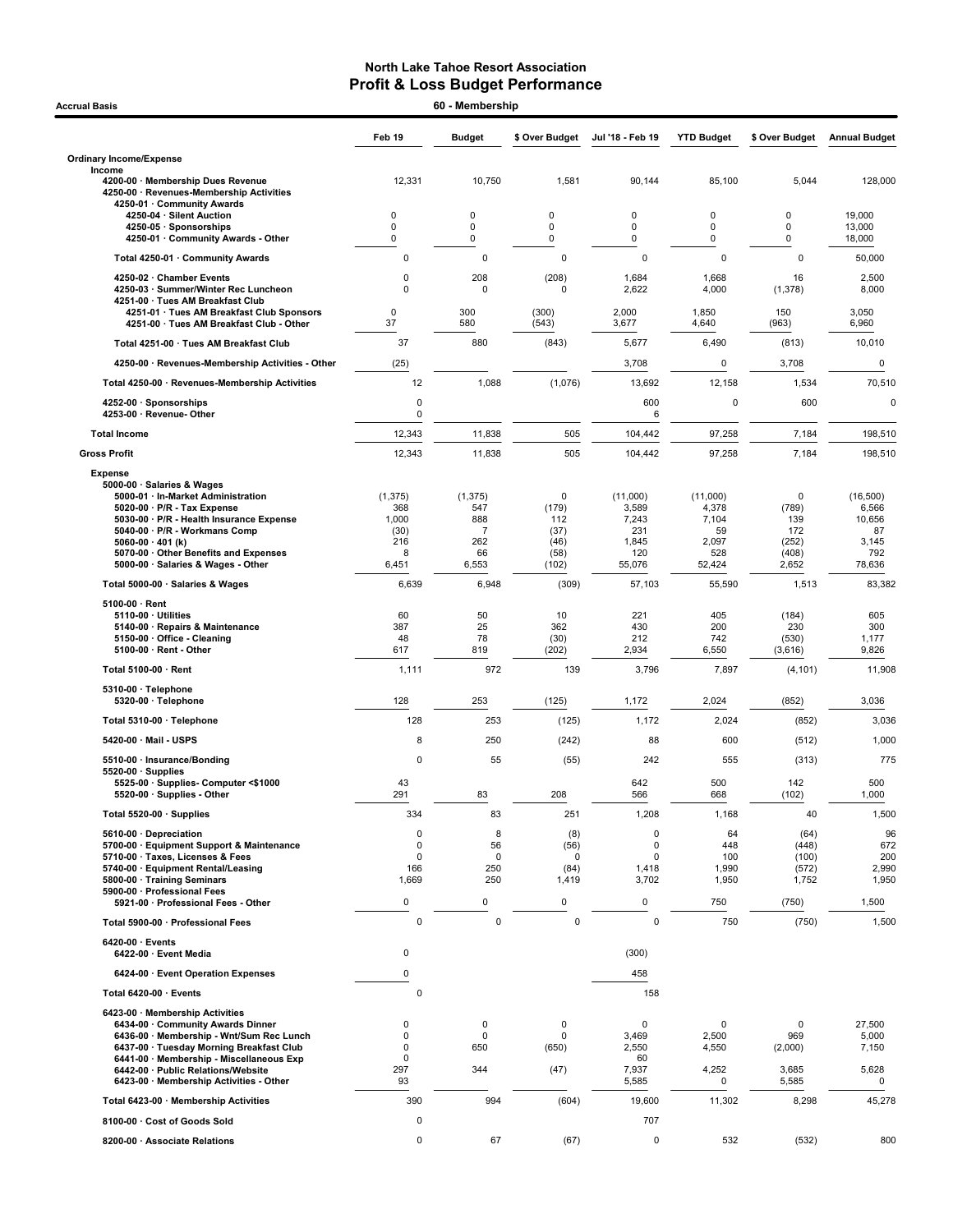Feb 19 Budget \$ Over Budget Jul '18 - Feb 19 YTD Budget \$ Over Budget Annual Budget 8500-00 · Credit Card Fees 265 170 95 1,804 1,440 364 3,000 8700-00 · Automobile Expenses 59 78 (19) 338 621 (283) 933 8750-00 · Meals/Meetings 206 150 56 714 1,200 (486) 1,800 8810-00 · Dues & Subscriptions 0 35 (35) 530 280 250 420 8920-00  $\cdot$  Bad Debt **Total Expense** 10,975 10,619 356 96,431 88,511 7,920 161,240 Net Ordinary Income 2012 1,367 1,219 1,219 1,48 8,011 8,747 (736) 37,270 Other Income/Expense Other Expense<br> 8990-00 · Allocated 1,993 1,975 18 15,638 17,152 (1,514) 25,113 **Total Other Expense** 1,993 1,975 18 15,638 17,152 (1,514) 25,113 Net Other Income (1,993) (1,975) (18) (15,638) (17,152) 1,514 (25,113) Net Income (625) (756) 131 (7,626) (8,405) 779 12,157 Accrual Basis 60 - Membership